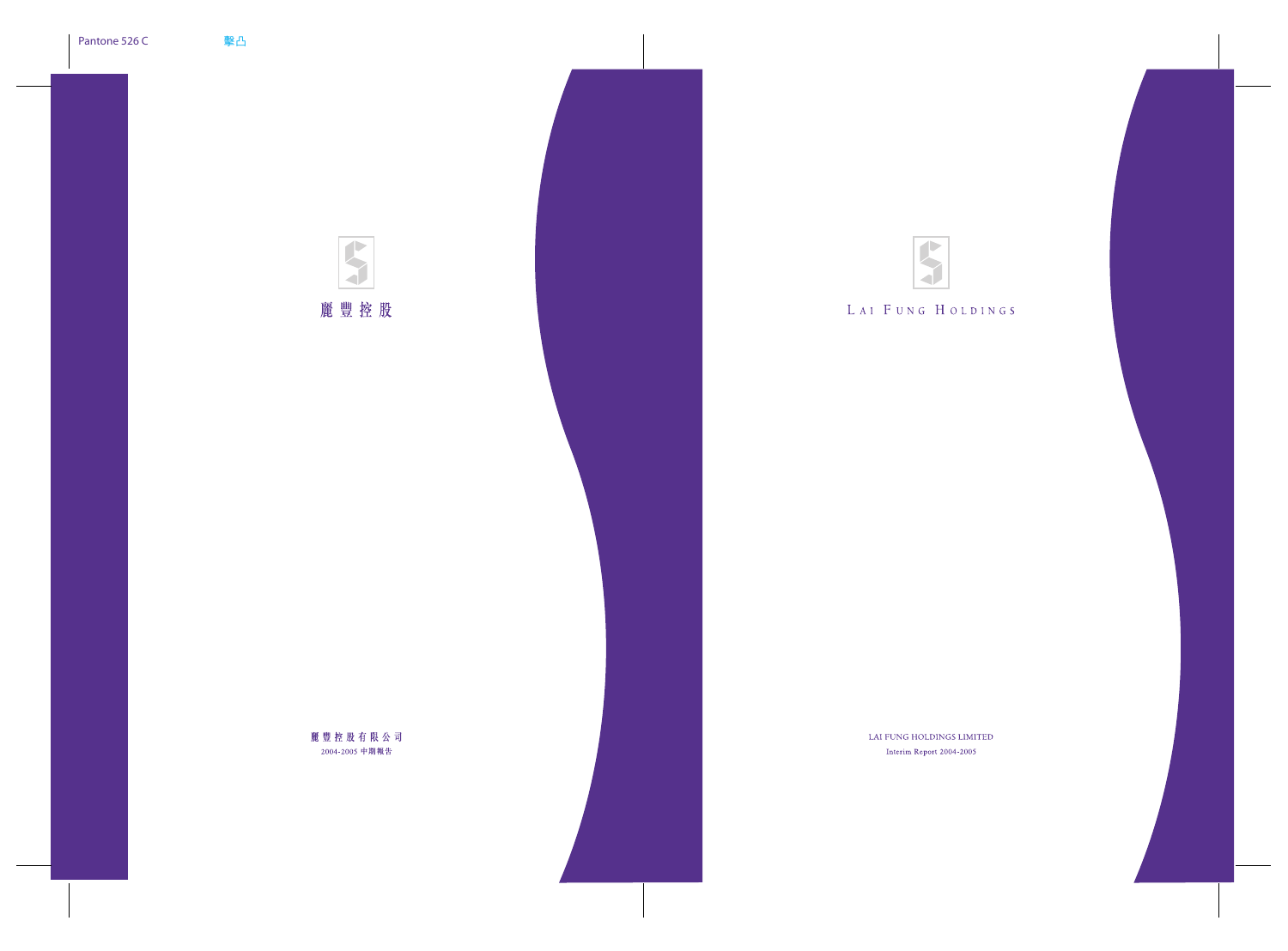## PLACE OF INCORPORATION

Cayman Islands

## BOARD OF DIRECTORS

Lam Kin Ming \* (Deputy Chairman) Lam Kin Hong, Matthew (Chief Executive Officer) Ho Wing Tim <sup>o</sup> (Deputy Chief Executive Officer) Lam Kin Ngok, Peter Lee Po On U Po Chu Yew Yat Ming Lam Kin Ko, Stewart<sup>o</sup> Chiu Wai<sup>o</sup> Shiu Kai Wah<sup>o</sup> Siu Fai Wing<sup>o</sup> Yu Po Kwan<sup>o</sup> Wong Yee Sui, Andrew \*\* Lam Bing Kwan \*\* Mui Ying Chun, Robert \*\* Mr. Lim Por Yen (Chairman) (passed away on 18th February, 2005)

 $*$  also alternate director to  $\circ$ \*\* independent non-executive directors

## COMPANY SECRETARY

Yeung Kam Hoi

## Lai Fung Holdings Limited

11/F Lai Sun Commercial Centre 680 Cheung Sha Wan Road Kowloon, Hong Kong Tel (852) 2741 0391 Fax (852) 2741 9763 Internet http://www.laisun.com/laifung E-mail info@laifung.com

Stock code on Hong Kong Stock Exchange: 1125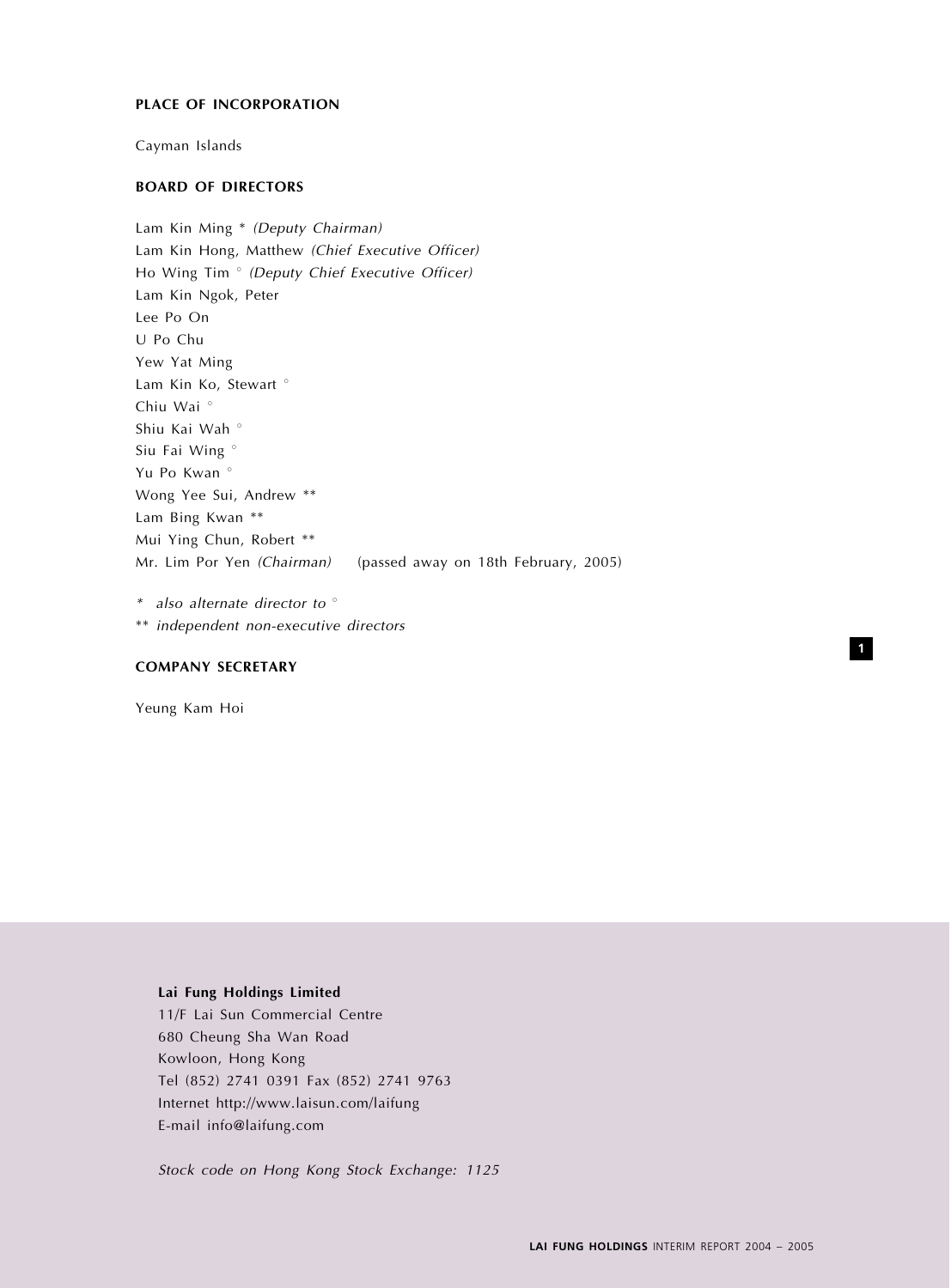# RESULTS

The Board of Directors of Lai Fung Holdings Limited (the "Company") announces the unaudited consolidated results of the Company and its subsidiaries (the ''Group'') for the six months ended 31st January, 2005 as follows:

# CONDENSED CONSOLIDATED PROFIT AND LOSS ACCOUNT

For the six months ended 31st January, 2005

|                                                                                         |                | Six months ended |              |  |
|-----------------------------------------------------------------------------------------|----------------|------------------|--------------|--|
|                                                                                         |                | 31/1/05          | 31/1/04      |  |
|                                                                                         |                | (unaudited)      | (unaudited)  |  |
|                                                                                         | <b>Notes</b>   | <b>HK\$'000</b>  | HK\$'000     |  |
| <b>TURNOVER</b>                                                                         | $\overline{2}$ | 249,702          | 143,143      |  |
| Cost of sales                                                                           |                | (124, 367)       | (83, 157)    |  |
| Gross profit                                                                            |                | 125,335          | 59,986       |  |
| Other revenue                                                                           |                | 28,279           | 26,513       |  |
| Selling expenses                                                                        |                | (8,607)          | (4, 836)     |  |
| Administrative expenses                                                                 |                | (50, 920)        | (33, 752)    |  |
| PROFIT FROM OPERATING ACTIVITIES                                                        | $\mathfrak{Z}$ | 94,087           | 47,911       |  |
| Finance costs                                                                           | $\overline{4}$ | (16, 987)        | (16, 776)    |  |
| Impairment loss in amounts due from associates                                          |                | (7, 352)         | (7, 427)     |  |
| Write-back of provision for impairment in an interest in a<br>jointly-controlled entity |                |                  | 42,555       |  |
| PROFIT BEFORE TAX                                                                       |                | 69,748           | 66,263       |  |
| Tax                                                                                     | 5              | (17, 741)        | (15, 534)    |  |
| PROFIT BEFORE MINORITY INTERESTS                                                        |                | 52,007           | 50,729       |  |
| Minority interests                                                                      |                | (1, 814)         | (659)        |  |
| NET PROFIT FROM ORDINARY ACTIVITIES                                                     |                |                  |              |  |
| ATTRIBUTABLE TO SHAREHOLDERS                                                            |                | 50,193           | 50,070       |  |
| <b>EARNINGS PER SHARE</b>                                                               | 6              |                  |              |  |
| <b>Basic</b>                                                                            |                | 0.85 cents       | $1.08$ cents |  |
| Diluted                                                                                 |                | N/A              | $1.08$ cents |  |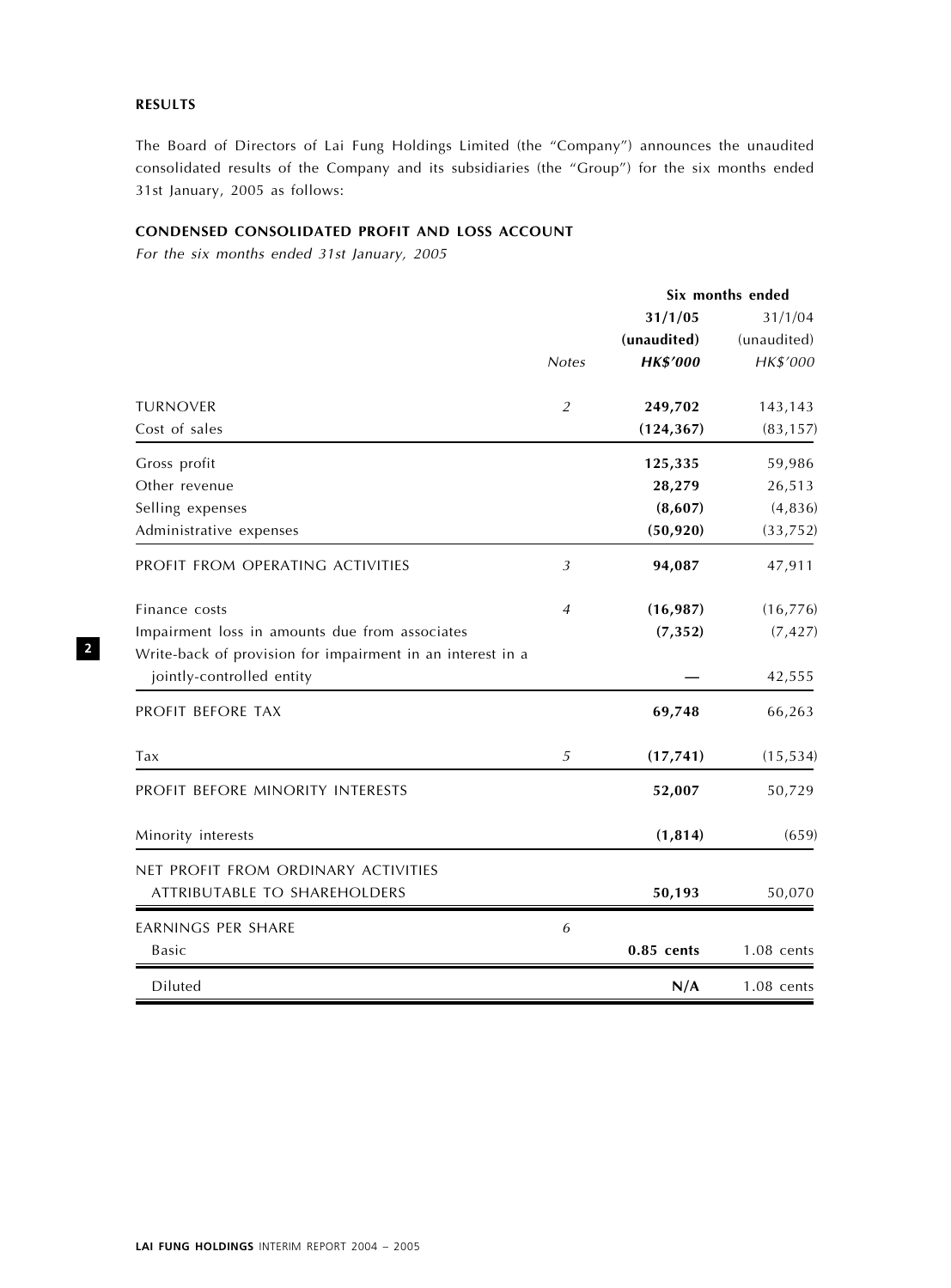# CONDENSED CONSOLIDATED BALANCE SHEET

As at 31st January, 2005

|                                         | <b>Notes</b> | 31/1/05<br>(unaudited)<br><b>HK\$'000</b> | 31/7/04<br>(audited)<br>HK\$'000 |
|-----------------------------------------|--------------|-------------------------------------------|----------------------------------|
| NON-CURRENT ASSETS                      |              |                                           |                                  |
| Fixed assets                            |              | 54,771                                    | 55,457                           |
| Investment properties                   |              | 2,704,400                                 | 2,704,400                        |
| Properties under development            |              | 3,489,056                                 | 3,634,658                        |
| Negative goodwill                       | 7            | (10, 075)                                 | (10, 210)                        |
| Interests in associates                 |              | 629,334                                   | 626,595                          |
| Pledged bank balances                   |              | 15,989                                    | 10,262                           |
|                                         |              | 6,883,475                                 | 7,021,162                        |
| <b>CURRENT ASSETS</b>                   |              |                                           |                                  |
| Completed properties for sale           |              | 24,619                                    | 48,836                           |
| Debtors, deposits and prepayments       | 8            | 144,473                                   | 105,855                          |
| Tax recoverable                         |              | 3,324                                     | 13,811                           |
| Pledged time deposits and bank balances |              | 4,756                                     | 6,871                            |
| Cash and cash equivalents               |              | 669,378                                   | 548,730                          |
|                                         |              | 846,550                                   | 724,103                          |
| <b>CURRENT LIABILITIES</b>              |              |                                           |                                  |
| Interest-bearing bank loans, secured    |              | 186,415                                   | 89,227                           |
| Tax payable                             |              | 39,590                                    | 32,138                           |
| Deposits received                       |              | 22,976                                    | 34,424                           |
| Rental deposits received                |              | 12,017                                    | 10,386                           |
| Creditors and accruals                  | 9            | 223,642                                   | 257,510                          |
| Other borrowings                        |              | 45,132                                    | 11,324                           |
|                                         |              | 529,772                                   | 435,009                          |
| NET CURRENT ASSETS                      |              | 316,778                                   | 289,094                          |
| TOTAL ASSETS LESS CURRENT LIABILITIES   |              | 7,200,253                                 | 7,310,256                        |
| NON-CURRENT LIABILITIES                 |              |                                           |                                  |
| Interest-bearing bank loans, secured    |              | (940, 798)                                | (1,093,593)                      |
| Long term rental deposits received      |              | (17, 212)                                 | (14, 147)                        |
| Deferred tax liabilities                |              | (710, 933)                                | (711, 510)                       |
|                                         |              | (1,668,943)                               | (1,819,250)                      |
| MINORITY INTERESTS                      |              | (202, 176)                                | (215,708)                        |
|                                         |              | 5,329,134                                 | 5,275,298                        |
| CAPITAL AND RESERVES                    |              |                                           |                                  |
| Issued capital                          |              | 587,296                                   | 587,296                          |
| Reserves                                |              | 4,741,838                                 | 4,688,002                        |
|                                         |              | 5,329,134                                 | 5,275,298                        |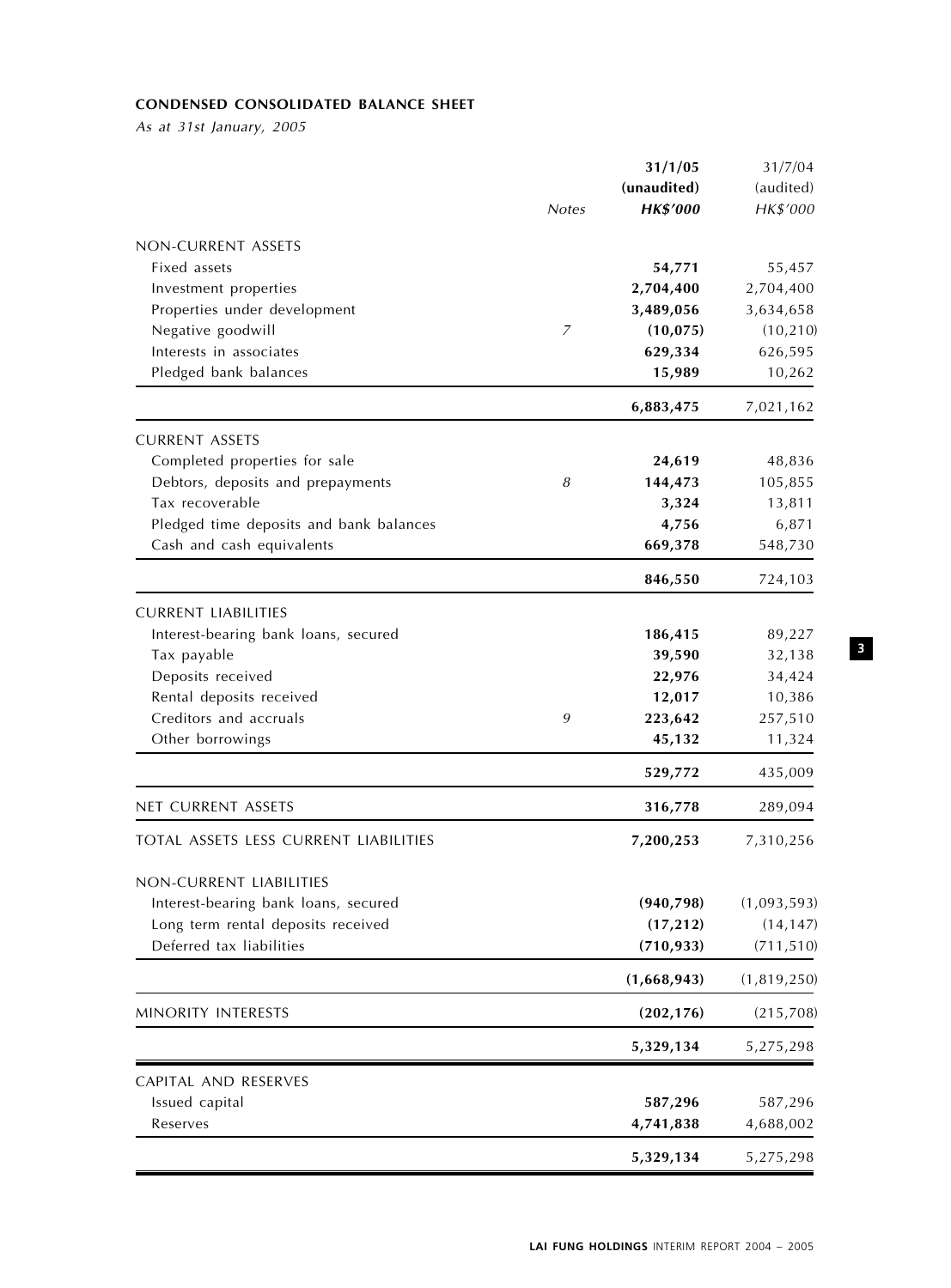# CONDENSED CONSOLIDATED STATEMENT OF CHANGES IN EQUITY

For the six months ended 31st January, 2005

|                                                                                      | <b>Issued</b><br>capital<br>HK\$'000 | Share<br>account<br>HK\$'000 | Exchange<br>reserve<br>HK\$'000 | properties<br>premium fluctuation revaluation<br>reserve<br>HK\$'000 | Revaluation<br>reserve of<br>properties<br>under<br>Investment development<br>held for<br>investment<br>potential<br>HK\$'000 | reserve<br>HK\$'000 | Retained<br>profits/<br>Capital (accumulated<br>losses)<br>HK\$'000 | Total<br>HK\$'000        |
|--------------------------------------------------------------------------------------|--------------------------------------|------------------------------|---------------------------------|----------------------------------------------------------------------|-------------------------------------------------------------------------------------------------------------------------------|---------------------|---------------------------------------------------------------------|--------------------------|
| At 1st August, 2004<br>(audited)                                                     |                                      | 587,296 3,224,676            | 16,538                          | 100,593                                                              | 1,332,490                                                                                                                     | 58,063              |                                                                     | $(44,358)$ 5,275,298     |
| Exchange realignments<br>Surplus/(deficit) on<br>revaluation, net of<br>deferred tax |                                      |                              | 979                             |                                                                      |                                                                                                                               |                     |                                                                     | 979                      |
| Net gains and losses not<br>recognised in the<br>profit and loss<br>account          |                                      |                              | 979                             | (82)<br>(82)                                                         | 2,746<br>2,746                                                                                                                |                     |                                                                     | 2,664<br>3,643           |
| Profit for the period                                                                |                                      |                              |                                 |                                                                      |                                                                                                                               |                     | 50,193                                                              | 50,193                   |
| At 31st January, 2005<br>(unaudited)                                                 |                                      | 587,296 3,224,676*           | 17,517*                         | 100,511*                                                             | 1,335,236*                                                                                                                    | 58,063*             |                                                                     | 5,835* 5,329,134         |
| At 1st August, 2003<br>(audited)                                                     |                                      | 460,624 3,222,276            | 17,349                          | 270,764                                                              | 1,265,426                                                                                                                     | 58,063              |                                                                     | $(217, 132)$ 5,077,370   |
| Exercise of share<br>options                                                         | 9,212                                | 6,357                        |                                 |                                                                      |                                                                                                                               |                     |                                                                     | 15,569                   |
| Exchange realignments<br>Surplus on revaluation,<br>net of deferred tax              |                                      |                              | 1,030                           |                                                                      |                                                                                                                               |                     |                                                                     | 1,030                    |
| Net gains not<br>recognised in the<br>profit and loss<br>account                     |                                      |                              | 1,030                           | 1,219<br>1,219                                                       | 156,114<br>156,114                                                                                                            |                     |                                                                     | 157,333<br>158,363       |
| Profit for the period                                                                |                                      |                              |                                 |                                                                      |                                                                                                                               |                     | 50,070                                                              | 50,070                   |
| At 31st January, 2004<br>(unaudited)                                                 |                                      | 469,836 3,228,633            | 18,379                          | 271,983                                                              | 1,421,540                                                                                                                     | 58,063              |                                                                     | $(167, 062)$ 5, 301, 372 |

\* These reserve accounts comprise the consolidated reserves of HK\$4,741,838,000 (as at 31st January, 2004: HK\$4,831,536,000) in the consolidated balance sheet.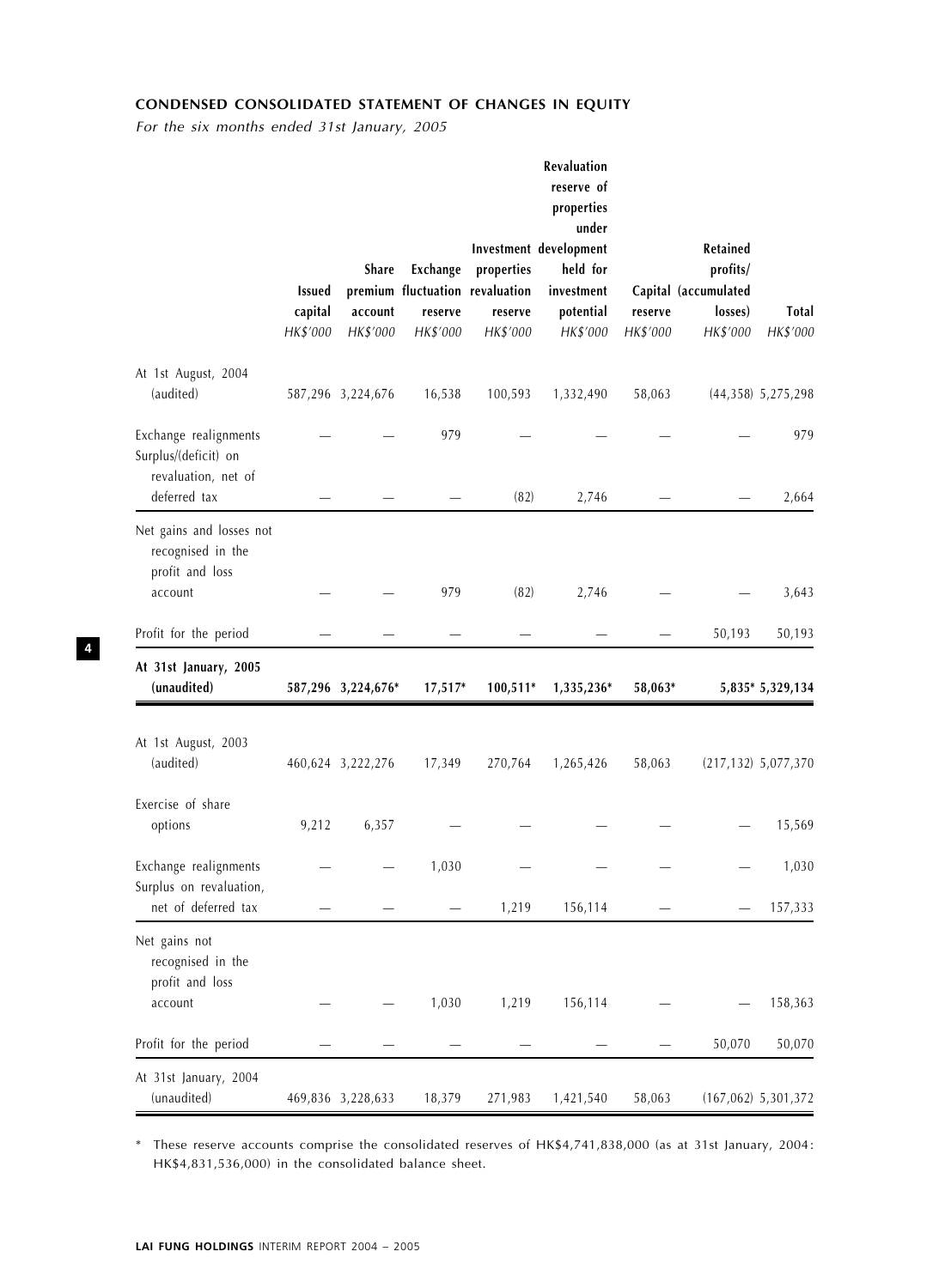# CONDENSED CONSOLIDATED CASH FLOW STATEMENT

For the six months ended 31st January, 2005

|                                                               | Six months ended |             |
|---------------------------------------------------------------|------------------|-------------|
|                                                               | 31/1/05          | 31/1/04     |
|                                                               | (unaudited)      | (unaudited) |
|                                                               | <b>HK\$'000</b>  | HK\$'000    |
| NET CASH INFLOW FROM OPERATING ACTIVITIES                     | 379,947          | 54,467      |
| NET CASH OUTFLOW FROM INVESTING ACTIVITIES                    | (194, 288)       | (108, 391)  |
| NET CASH INFLOW/(OUTFLOW) FROM FINANCING ACTIVITIES           | (66, 446)        | 151,181     |
| NET INCREASE IN CASH AND CASH EQUIVALENTS                     | 119,213          | 97,257      |
| Cash and cash equivalents at beginning of period              | 548,730          | 177,508     |
| Effect of foreign exchange rate changes, net                  | 1,435            | 5,843       |
| CASH AND CASH EQUIVALENTS AT END OF PERIOD                    | 669,378          | 280,608     |
| ANALYSIS OF THE BALANCES OF CASH AND CASH                     |                  |             |
| EQUIVALENTS                                                   |                  |             |
| Cash and bank balances                                        | 598,707          | 267,605     |
| Non-pledged time deposits with original maturity of less than |                  |             |
| three months when acquired                                    | 70,671           | 13,003      |
|                                                               | 669,378          | 280,608     |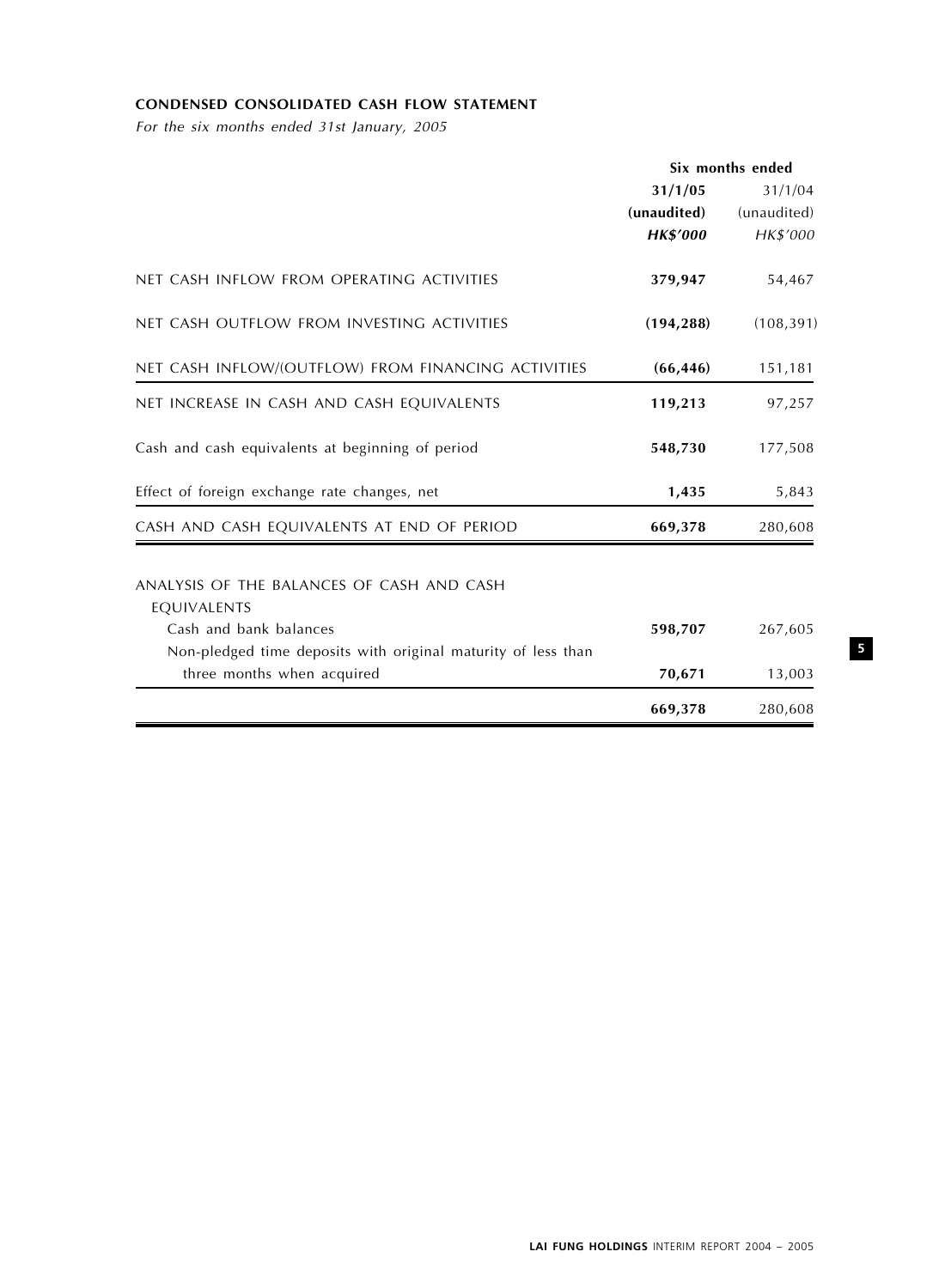## NOTES TO CONDENSED CONSOLIDATED FINANCIAL STATEMENTS

#### 1. PRINCIPAL ACCOUNTING POLICIES

These unaudited condensed consolidated financial statements have been prepared under the historical cost convention except for the revaluation of investment properties and properties under development held for investment potential, and have been prepared in accordance with Statement of Standard Accounting Practice 25, ''Interim financial reporting'' (SSAP 25) issued by the Hong Kong Institute of Certified Public Accountants.

The accounting policies and basis of preparation used in the preparation of the interim financial statements are consistent with those adopted in the annual financial statements for the year ended 31st July, 2004, except that the Group has adopted the new Interpretation 24 ''Revenue — Pre-completion contracts for the sale of development properties'' (''Interpretation 24'') which apply to pre-completion contracts for the sale of development properties entered into on or after 1st January, 2005.

Interpretation 24 concludes that, if pre-completion contracts are not specifically negotiated for the construction of the property, Statement of Standard Accounting Practice 18 "Revenue" (SSAP 18) is the appropriate accounting standard for the recognition of revenue and the stage of completion method shall not be used to recognise revenue arising from such contracts.

The Group applied this Interpretation to pre-completion contracts for the sale of development properties entered into on or after 1st January, 2005 whereas those contracts which were entered into before that date remained to be accounted for under the accounting policies used in prior years.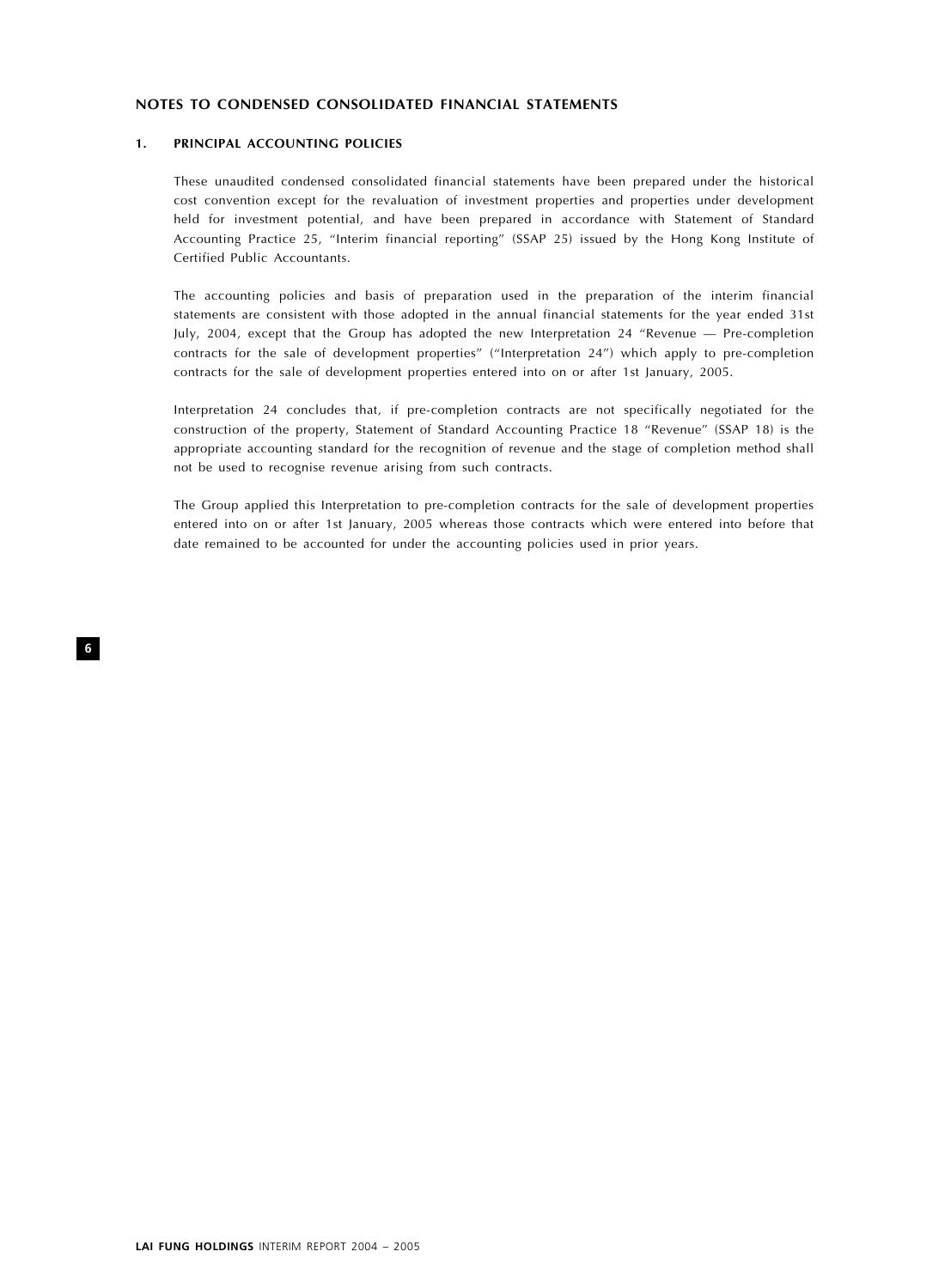## 2. SEGMENT REVENUE AND RESULTS

## Business segments

# Group

|                                  | Property         |          | Property                                                                |          |                  |           |  |
|----------------------------------|------------------|----------|-------------------------------------------------------------------------|----------|------------------|-----------|--|
|                                  | development      |          | investment                                                              |          | Consolidated     |           |  |
|                                  | Six months ended |          | Six months ended                                                        |          | Six months ended |           |  |
|                                  | 31/1/05          | 31/1/04  | 31/1/05                                                                 | 31/1/04  | 31/1/05          | 31/1/04   |  |
|                                  |                  |          | (unaudited) (unaudited) (unaudited) (unaudited) (unaudited) (unaudited) |          |                  |           |  |
|                                  | <b>HK\$'000</b>  | HK\$'000 | <b>HK\$'000</b>                                                         | HK\$'000 | <b>HK\$'000</b>  | HK\$'000  |  |
| Segment revenue:                 |                  |          |                                                                         |          |                  |           |  |
| Sales to external customers      | 177,643          | 83,228   |                                                                         |          | 177,643          | 83,228    |  |
| Rental income                    |                  |          | 72,059                                                                  | 59,915   | 72,059           | 59,915    |  |
| Other revenue                    | 30               |          | 15,938                                                                  | 15,418   | 15,968           | 15,418    |  |
| Total                            | 177,673          | 83,228   | 87,997                                                                  | 75,333   | 265,670          | 158,561   |  |
| Segment results                  | 54,550           | 8,151    | 47,366                                                                  | 36,235   | 101,916          | 44,386    |  |
| Interest income and other        |                  |          |                                                                         |          |                  |           |  |
| revenue                          |                  |          |                                                                         |          | 12,311           | 11,095    |  |
| Unallocated expenses             |                  |          |                                                                         |          | (20, 140)        | (7, 570)  |  |
| Profit from operating activities |                  |          |                                                                         |          | 94,087           | 47,911    |  |
| Finance costs                    |                  |          |                                                                         |          | (16, 987)        | (16, 776) |  |
| Impairment loss in amounts       |                  |          |                                                                         |          |                  |           |  |
| due from associates              |                  |          | (7, 352)                                                                | (7, 427) | (7, 352)         | (7, 427)  |  |
| Write-back of provision for      |                  |          |                                                                         |          |                  |           |  |
| impairment in an interest in     |                  |          |                                                                         |          |                  |           |  |
| a jointly-controlled entity      |                  | 42,555   |                                                                         |          |                  | 42,555    |  |
|                                  |                  |          |                                                                         |          |                  |           |  |
| Profit before tax                |                  |          |                                                                         |          | 69,748           | 66,263    |  |
| Tax                              |                  |          |                                                                         |          | (17, 741)        | (15, 534) |  |
| Profit before minority interests |                  |          |                                                                         |          | 52,007           | 50,729    |  |
| Minority interests               |                  |          |                                                                         |          | (1, 814)         | (659)     |  |
| Net profit from ordinary         |                  |          |                                                                         |          |                  |           |  |
| activities attributable to       |                  |          |                                                                         |          |                  |           |  |
| shareholders                     |                  |          |                                                                         |          | 50,193           | 50,070    |  |

No geographical analysis is presented as over 90% of the Group's customers and assets are located in Mainland of China (the ''Mainland'').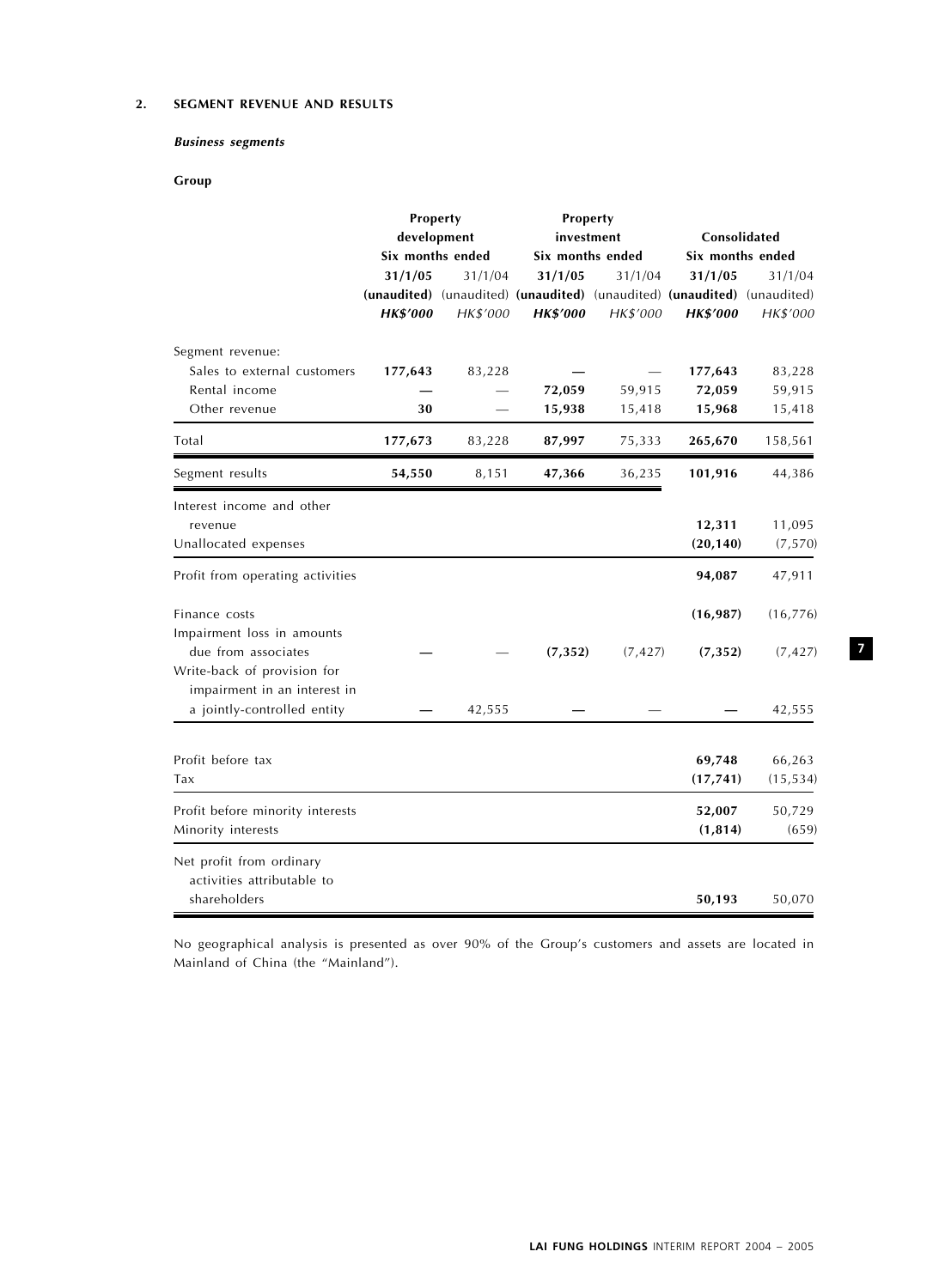# 3. PROFIT FROM OPERATING ACTIVITIES

|                                                                                            | Six months ended |             |
|--------------------------------------------------------------------------------------------|------------------|-------------|
|                                                                                            | 31/1/05          | 31/1/04     |
|                                                                                            | (unaudited)      | (unaudited) |
|                                                                                            | <b>HK\$'000</b>  | HK\$'000    |
| The Group's profit from operating activities is arrived at after charging/<br>(crediting): |                  |             |
| Cost of completed properties held for sale                                                 | 27,519           | 29,589      |
| Cost of pre-sale of properties under development                                           | 115,426          | 40,652      |
| Depreciation                                                                               | 1,743            | 1,683       |
| Write-back of over-accrual for property development costs                                  | (26, 920)        |             |
| Write-back of provision for completed properties held for sale                             | (3, 145)         |             |
| Negative goodwill recognised as income during the period                                   | (135)            | (135)       |

# 4. FINANCE COSTS

# Group

|                                                      | Six months ended |             |  |
|------------------------------------------------------|------------------|-------------|--|
|                                                      | 31/1/05          | 31/1/04     |  |
|                                                      | (unaudited)      | (unaudited) |  |
|                                                      | <b>HK\$'000</b>  | HK\$'000    |  |
| Interest expenses on:                                |                  |             |  |
| Bank loans wholly repayable within five years        | 25,382           | 22,627      |  |
| Other borrowings                                     | 8                | 549         |  |
| Bank charges                                         | 1,827            | 2,586       |  |
|                                                      | 27,217           | 25,762      |  |
| Less:                                                |                  |             |  |
| Interest capitalised in properties under development | (10, 230)        | (8,986)     |  |
|                                                      | 16,987           | 16,776      |  |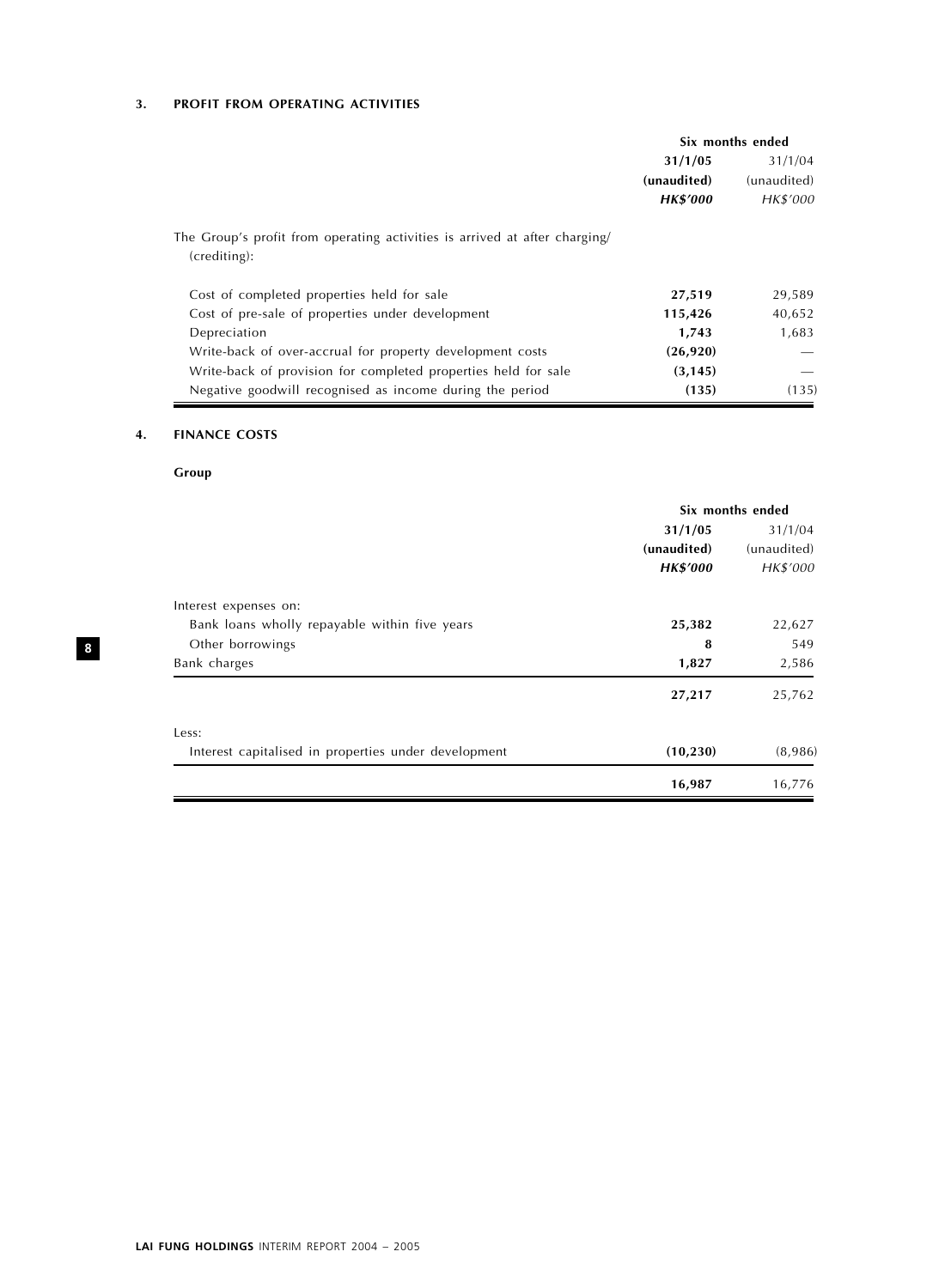#### 5. TAX

No provision for Hong Kong profits tax has been made as the Group had no estimated assessable profits arising in Hong Kong during the period (six months ended 31st January, 2004: Nil). Taxes on profits assessable elsewhere have been calculated at the rates of tax prevailing in the countries in which the Group operates, based on existing legislation, interpretations and practices in respect thereof.

#### Group

|                                                         | Six months ended |             |  |
|---------------------------------------------------------|------------------|-------------|--|
|                                                         | 31/1/05          | 31/1/04     |  |
|                                                         | (unaudited)      | (unaudited) |  |
|                                                         | <b>HK\$'000</b>  | HK\$'000    |  |
| Charge for the period for Mainland of China profits tax | 13,335           | 5,266       |  |
| Deferred tax                                            | 3,152            | 10,268      |  |
|                                                         | 16,487           | 15,534      |  |
| Share of deferred tax attributable to associates        | 1,254            |             |  |
| Total tax charge for the period                         | 17,741           | 15,534      |  |

## 6. EARNINGS PER SHARE

The calculation of basic earnings per share is based on the net profit from ordinary activities attributable to shareholders for the period of HK\$50,193,000 (six months ended 31st January, 2004: HK\$50,070,000), and the weighted average of 5,872,956,478 (six months ended 31st January, 2004: 4,618,256,661) ordinary shares in issue during the period.

The calculation of diluted earnings per share for the six months ended 31st January, 2004 was based on the net profit from ordinary activities attributable to shareholders for that period of HK\$50,070,000, and the diluted weighted average of 4,627,289,516 ordinary shares in issue during that period.

The diluted earnings per share for the six months ended 31st January, 2005 has not been shown because there were no potential ordinary shares outstanding during the period.

#### 7. NEGATIVE GOODWILL

The amount of the negative goodwill recognised in the condensed consolidated balance sheet, arising from the acquisition of an additional interest in a subsidiary, is as follows:

|                                                                         | 31/1/05<br>(unaudited)<br><b>HK\$'000</b> | 31/7/04<br>(audited)<br>HK\$'000 |
|-------------------------------------------------------------------------|-------------------------------------------|----------------------------------|
| Gross amount:                                                           |                                           |                                  |
| At beginning and at end of period<br>Accumulated recognition as income: | (10,750)                                  | (10, 750)                        |
| At beginning of period                                                  | 540                                       | 270                              |
| Amount recognised as income during the period                           | 135                                       | 270                              |
| At end of period                                                        | 675                                       | 540                              |
| Net book value                                                          | (10, 075)                                 | (10, 210)                        |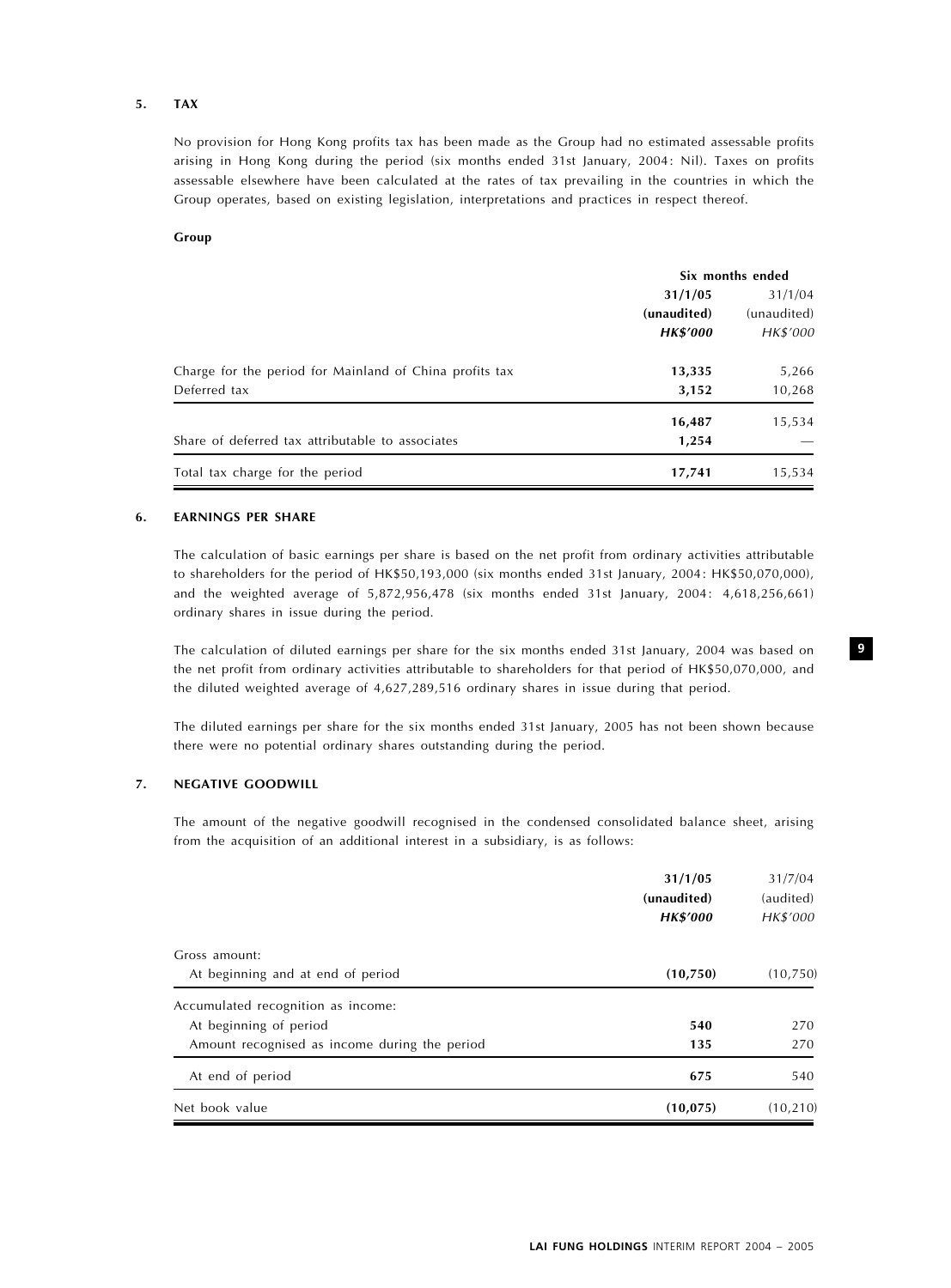## 8. DEBTORS, DEPOSITS AND PREPAYMENTS

The credit terms granted by the Group range from 30 to 180 days. An aged analysis of the Group's debtors, based on the invoice date, as at 31st January, 2005 is as follows:

|                          | 31/1/05<br>(unaudited)<br><b>HK\$'000</b> | 31/7/04<br>(audited)<br>HK\$'000 |
|--------------------------|-------------------------------------------|----------------------------------|
| Within 1 month           | 4,539                                     | 7,246                            |
| Between 1 to 2 months    | 2,675                                     | 15,587                           |
| Between 2 to 3 months    |                                           | 6,116                            |
| Between 3 to 6 months    | 835                                       | 24,700                           |
| Over 6 months            | 7,064                                     | 10,882                           |
| Trade receivables        | 15,113                                    | 64,531                           |
| Deposits and prepayments | 129,360                                   | 41,324                           |
| Total                    | 144,473                                   | 105,855                          |

## 9. CREDITORS AND ACCRUALS

An aged analysis of the Group's creditors, based on the invoice date, as at 31st January, 2005 is as follows:

|                              | 31/1/05<br>(unaudited)<br><b>HK\$'000</b> | 31/7/04<br>(audited)<br>HK\$'000 |
|------------------------------|-------------------------------------------|----------------------------------|
| Within 1 month               | 14,074                                    | 36,718                           |
| Between 1 to 3 months        | 4,371                                     | 2,465                            |
| Over 3 months                | 50,910                                    | 37,062                           |
| Trade payables               | 69,355                                    | 76,245                           |
| Accruals and other creditors | 154,287                                   | 181,265                          |
| Total                        | 223,642                                   | 257,510                          |

### 10. RELATED PARTY TRANSACTIONS

The Group had the following material transactions with related parties during the period:

|                                                           | Six months ended |                 |             |
|-----------------------------------------------------------|------------------|-----------------|-------------|
|                                                           |                  | 31/1/05         | 31/1/04     |
|                                                           |                  | (unaudited)     | (unaudited) |
|                                                           | <b>Notes</b>     | <b>HK\$'000</b> | HK\$'000    |
| Interest income from an associate                         | (i)              | 10,594          | 10,770      |
| Advertising charges paid to related companies             | (ii)             | (6,940)         | (781)       |
| Interest expense on other borrowings                      | (iii)            | (8)             | (549)       |
| Rental expenses paid to a director                        | (iv)             | (450)           | (375)       |
| Legal fees paid to a law firm, of which a director of the |                  |                 |             |
| Company is a partner                                      | (v)              | (179)           | (241)       |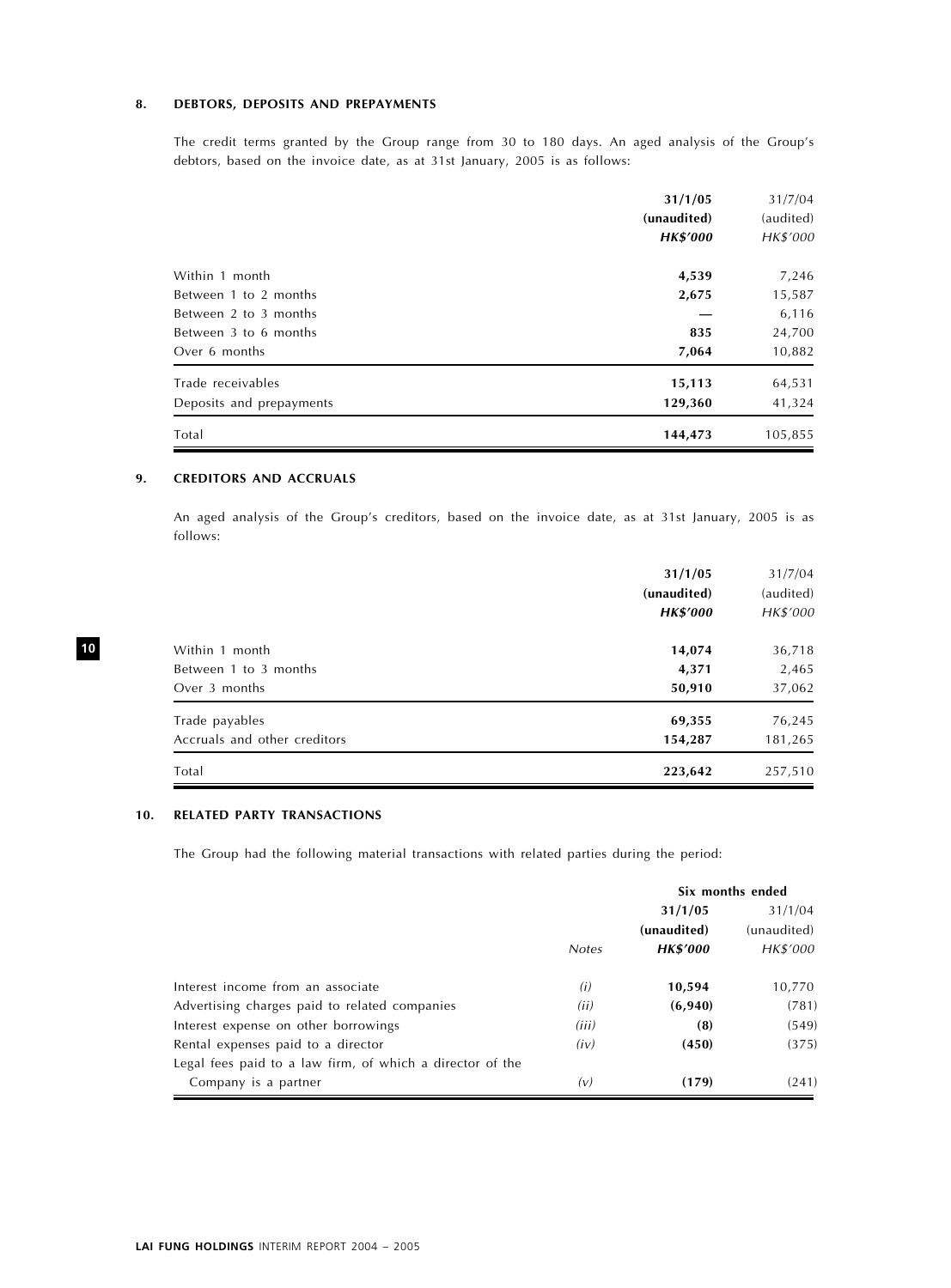#### Notes:

- (i) The interest is charged on an advance made to an associate at Hong Kong dollar prime rate plus 2% per annum. The amount due is unsecured and has no fixed terms of repayment.
- (ii) The related companies are subsidiaries of eSun Holdings Limited (''eSun'') in which certain directors of the Company are also directors of eSun.

The advertising charges were paid to the related companies with reference to the market rates.

- (iii) Certain amounts of the Group's other borrowings are interest-bearing at best lending rate quoted by a specified bank. The borrowings are unsecured and repayable on demand.
- (iv) The rental charges were based on the terms stated in the lease agreements.
- (v) The legal fees were charged for legal services rendered to the Group by a law firm of which a director of the Company was a partner, based on mutual agreement.

#### 11. CONTINGENT LIABILITIES

As at 31st January, 2005, the Group had contingent liabilities in the respect of the following:

- (a) Under a mortgage loan facility provided by a bank to the end-buyers of the office and apartments units of Hong Kong Plaza, the Group agreed to guarantee up to 95% of the liabilities of a subsidiary for the due performance of its undertaking to buy back the relevant property in case of default by the borrowers. It is not practical to determine the outstanding amount of the contingent liabilities of the Group at the balance sheet date.
- (b) Under mortgage loan facilities provided by banks to the end-buyers of Eastern Place Phase I, Phase II and Phase III and Regents Park Phase I, the Group agreed to provide guarantees to the banks to buy back the relevant property in case of default by the borrowers. It is not practical to determine the outstanding amount of the contingent liabilities of the Group at the balance sheet date.

#### 12. COMMITMENTS

At the balance sheet date, the Group had capital commitments in respect of the following:

|                                                                 | 31/1/05         | 31/7/04   |
|-----------------------------------------------------------------|-----------------|-----------|
|                                                                 | (unaudited)     | (audited) |
|                                                                 | <b>HK\$'000</b> | HK\$'000  |
| Contracted, but not provided for:                               |                 |           |
| Land premium, resettlement, compensation and construction costs | 594,220         | 572.530   |

#### 13. COMPARATIVE AMOUNTS

Certain comparative amounts in the interim financial statements have been reclassified to accord with the presentation adopted in the audited annual financial statements for the year ended 31st July, 2004.

#### 14. APPROVAL OF THE FINANCIAL STATEMENTS

The interim financial report was reviewed by the Company's audit committee and it was approved and authorised for issue by the board of directors on 15th April, 2005.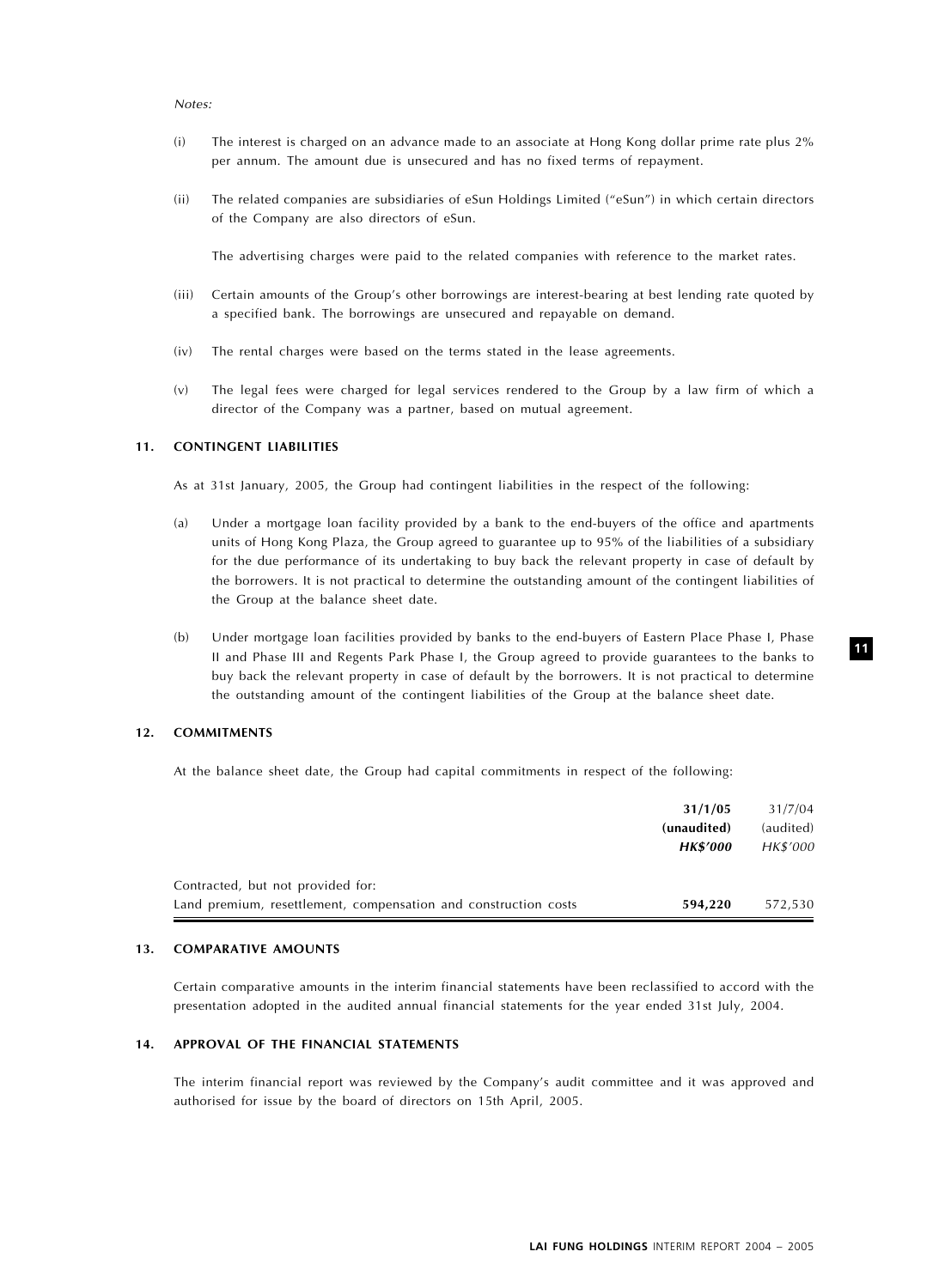## MANAGEMENT DISCUSSION AND ANALYSIS

#### Business Review

Demand for quality commercial and residential property in Mainland of China (''Mainland'') has tracked the country's continued economic expansion, particularly in the major cities of Shanghai and Guangzhou where the Group's properties are concentrated.

The Group achieved a consolidated net profit from ordinary activities attributable to shareholders of HK\$50,193,000 for the six months ended 31st January, 2005, compared with a consolidated net profit of HK\$50,070,000 for the previous corresponding period.

For the six months ended 31st January, 2005, the Group registered a turnover of HK\$249,702,000 (2004: HK\$143,143,000) and a gross profit of HK\$125,335,000 (2004: HK\$59,986,000), representing an increase of approximately 74% and 109%, respectively from the previous corresponding period. The increase in turnover was mainly attributed to pre-sale of Phase I Regents Park in Shanghai and the sale of Phase III Eastern Place in Guangzhou, which commenced in the last financial year. The Group's flagship project in Shanghai, Hong Kong Plaza, continued to provide a stable rental income for the Group.

The Group achieved an increase of 96% in profit from operating activities amounting to HK\$94,087,000, compared with HK\$47,911,000 for the previous corresponding period.

The finance costs of the Group remained relatively stable at HK\$16,987,000 (2004: HK\$16,776,000) for the period under review.

During the period, the Group has adopted Interpretation 24 ''Revenue — Pre-completion contracts for the sale of development properties'' (''Interpretation 24'') issued by the Hong Kong Institute of Certified Public Accountants (HKICPA). Interpretation 24 concludes that: if the pre-completion contracts for the sale of development properties are not specifically negotiated for the construction of the properties, the contacts in question are not construction contracts as defined in Statement of Standard Accounting Practice ("SSAP") 23 "Construction contracts" ("SSAP 23"); and SSAP 18 ''Revenue'' (''SSAP 18'') is the appropriate accounting standard for the recognition of revenue arising from those pre-completion contracts that do not fall within the scope of SSAP 23. As with the sale of other types of goods under SSAP 18, revenue from the sale of development properties is recognised only when the conditions in paragraph 13 of SSAP 18 are satisfied. The Interpretation is first effective for pre-completion contracts entered into on or after 1st January, 2005, irrespective of the company's year end. Pre-completion contracts entered into before 1st January, 2005 can continue to be accounted for under the accounting policies adopted in prior year for those contracts. Therefore, the pre-sale contracts entered into on or after 1st January, 2005 for Regents Park, Shanghai, will be recognised when the conditions in paragraph 13 of SSAP 18 are satisfied. For those pre-sale contracts entered into before 1st January, 2005 for Regents Park, Shanghai will continue to be accounted for under the accounting polices adopted in the annual financial statements for the year ended 31st July, 2004.

## Business Environment

During the period under review, the Mainland's economy continued to experience growth while demand in the property market has remained positive.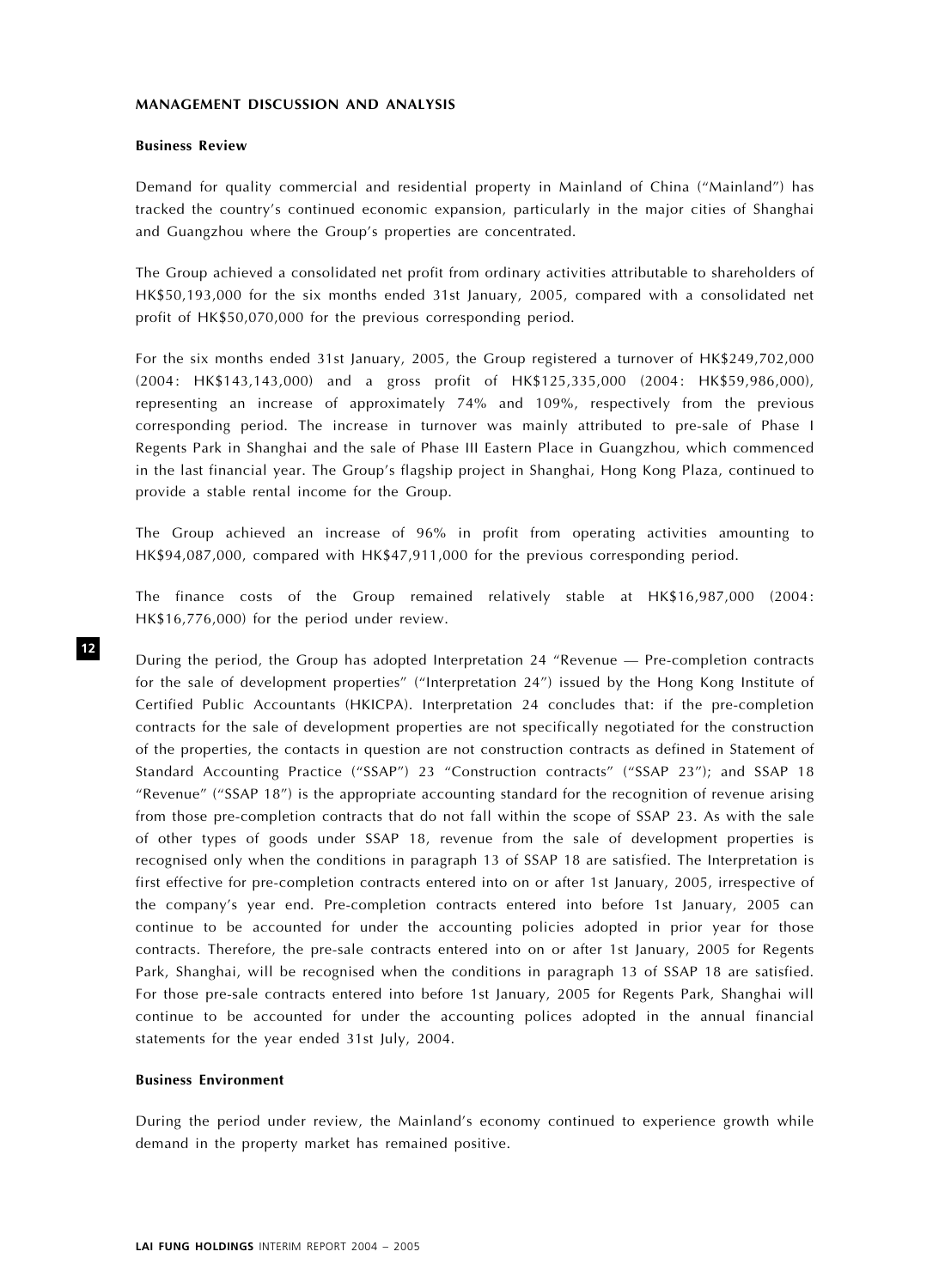Since 2004, the Chinese Central People's Government (''Central Government'') has launched a series of macro-economic policies to stabilise the economy and prevent undue fluctuations. New administrative controls in certain cities like the levy of additional taxes on sales of second hand properties and the tightening of mortgage loans granted were also announced in early 2005 to curb real estate speculation. Besides, land supply is more closely matched with demand under an open land supply policy through public auction and tender. All these measures are conducive to the orderly development of the real estate market.

#### Review of Projects

#### Shanghai

#### Hong Kong Plaza

The Group's twin-tower property located at Huaihaizhong Road, Shanghai, has a gross floor area of approximately 140,000 sq.m. comprising offices, shopping arcades and service apartments with extensive clubhouse facilities. Following upward adjustments in the room rates and increment in occupancy rate, rental contribution from the property continued to increase during the period under review. Hong Kong Plaza has contributed to a reliable stable income flow for the Group. Also, in response to the market demand, a series of renovation work for service apartments, office tower and shopping arcades have been undertaken in early 2005. After renovation, more service apartment units will be provided.

#### Regents Park

Another key project of the Group is Regents Park located at a 36,000 sq.m. site in Shanghai's prestigious Changning District near Zhongshan Park subway station. On completion, the Regents Park community will comprise 13 residential towers, with approximately 156,000 sq.m. of gross floor area, around 14,800 sq.m. of commercial area, a fully-appointed clubhouse and other facilities. Phase I of the project, including 7 residential towers (Towers 1 to 7) with approximately 1,000 units, is scheduled for completion in late 2005.

The pre-sale permit for Tower 7 had been obtained in the period under review while the pre-sale permits for Towers 1 to 5 were issued in the last financial year. Encouraging results at pre-sale had been achieved and as at 31st December, 2004, 679 units of the 693 units of Towers 1 to 5 and Tower 7 were sold. Turnover and profit for these 679 units were recognised gradually after the signing of sales and purchase agreements following the issue of the pre-sale permits. Pre-sale permit for Tower 6 (317 units) was obtained in late March 2005 and good results had also been recorded. These sales will be recognised when the conditions in paragraph 13 of SSAP 18 are satisfied.

#### Guangzhou

#### Eastern Place

The project is located at Dongfeng East Road in Guangzhou's Dongshan District. With a total site area of approximately 60,000 sq.m., the entire project comprises 8 residential towers and a 140,000 sq.m. commercial/office complex, to be developed in several phases. Construction works on Phases I and II, which comprise 4 residential towers (Towers 1 to 4), and the well-appointed residents' clubhouse, Eastern Club, have been completed. Other facilities including a 50-metre swimming pool, tennis courts and golf amenities have also been put into service.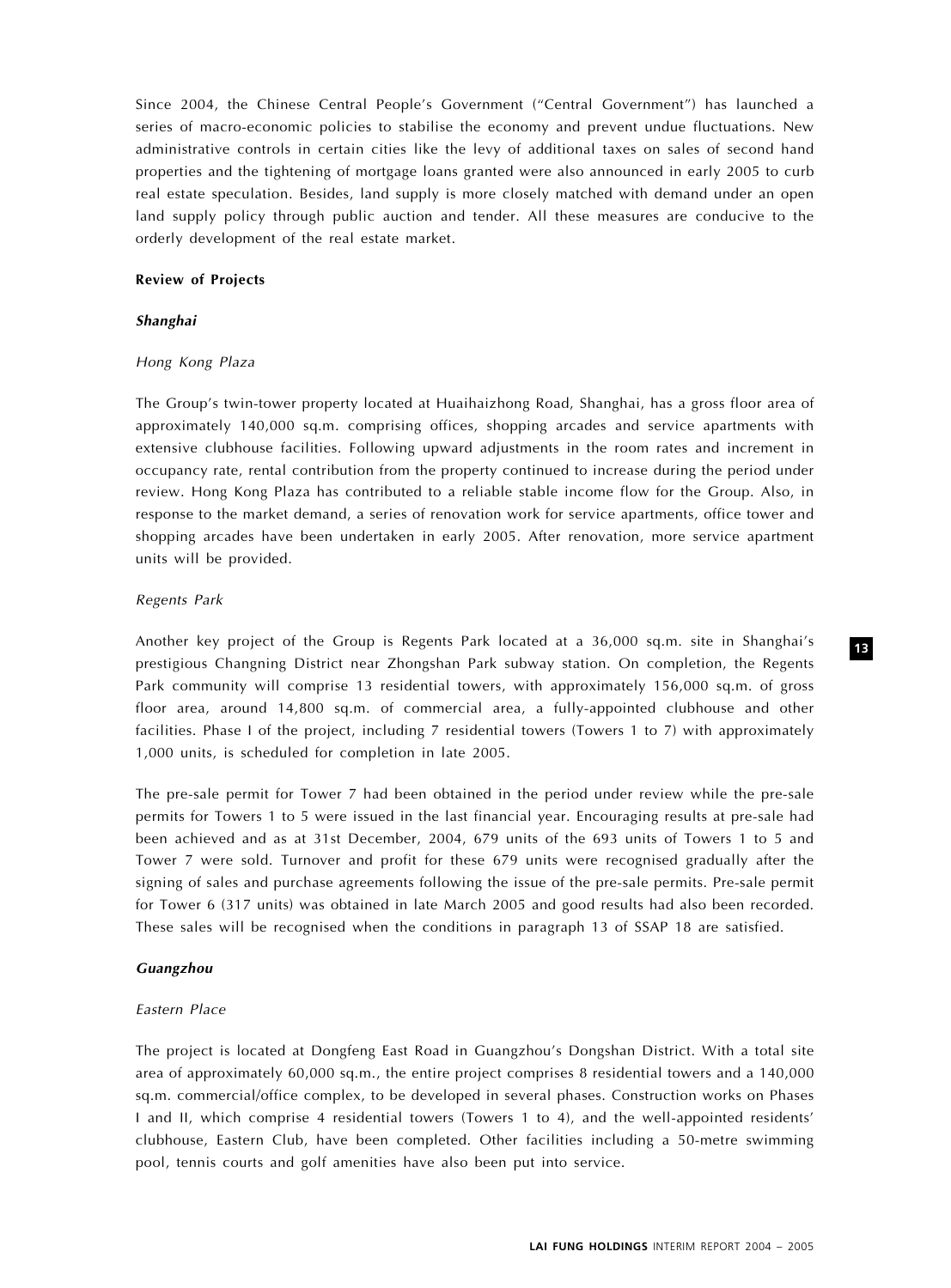For Phase III, there are two towers (Towers 5 and 6) with 438 units available for sale, and sale permits were obtained in the last financial year. Results on sale were encouraging and up to 31st January, 2005, 412 units were sold. For Phase IV (Towers 7 and 8), a detailed development and construction plan has been approved by government authorities. Construction works began in the period under review.

#### May Flower Plaza

This property is situated at a prime location directly above the Gongyuanqian subway station, interchange station of Subway Line No. 1 and 2, on Zhongshanwu Road. Four floors (L1–L3 and B1) of May Flower Plaza were opened in the period under review. The 13-storey complex offers approximately 35,000 sq.m. of office, commercial area and a cinema city with state-of-the-art facilities. It also has a four-storey basement of approximately 14,000 sq.m. earmarked for commercial and car park use. A number of prestigious and sizable tenants, such as Baleno, Bioscreen, Bossini, City Chain, Esprit, http://www.izzue.com, MaBelle, Mannings, Optical 88, Swatch, Theme, and Wanya Japanese Restaurant, have commenced business in the shopping arcade.

#### Zhongshan

During the period under review, the Group's wholly-owned subsidiary, Zhongshan Bao Li Properties Development Limited, acquired two new pieces of land through public auctions. The size of the two pieces of land are approximately 70,460 sq.m. and 99,950 sq.m.. The current land bank of the Group in Zhongshan is approximately 236,000 sq.m.. Development plans for the project are being evaluated.

#### Capital Structure, Liquidity and Debt Maturity Profile

The Group has diverse sources of financing comprising internal funds generated from the Group's business operations, bank borrowings on project basis and general bank loan facilities on secured basis.

As at 31st January, 2005, the Group had total borrowings in the amount of HK\$1,172 million (2004: HK\$1,194 million), representing a slight decrease of HK\$22 million from that as at the preceding financial year-end. The consolidated net assets of the Group amounted to HK\$5,329 million (2004: HK\$5,275 million). The resultant debt to equity ratio was 0.22 (2004: 0.23).

Approximately 96% of the Group's borrowings were on a floating rate basis at the balance sheet date and the remaining 4% were interest-free. As at 31st January, 2005, approximately 43% of the Group's borrowings were denominated in Renminbi (''RMB'') and 57% were denominated in United States dollars ("USD").

The Group's monetary assets, loans, and transactions are principally denominated in Hong Kong dollars (HKD), RMB and USD. Considering that the exchange rate between HKD and USD is pegged, and that there is insignificant fluctuation in the exchange rate between HKD and RMB, the Group believes its exposure to exchange rate risk is nominal. At present, the Group does not intend to seek to hedge its exposure to foreign exchange fluctuations involving USD and RMB. However, the Group will constantly review the economic situation and its foreign exchange risk profile, and will consider appropriate hedging measures in future as may be necessary.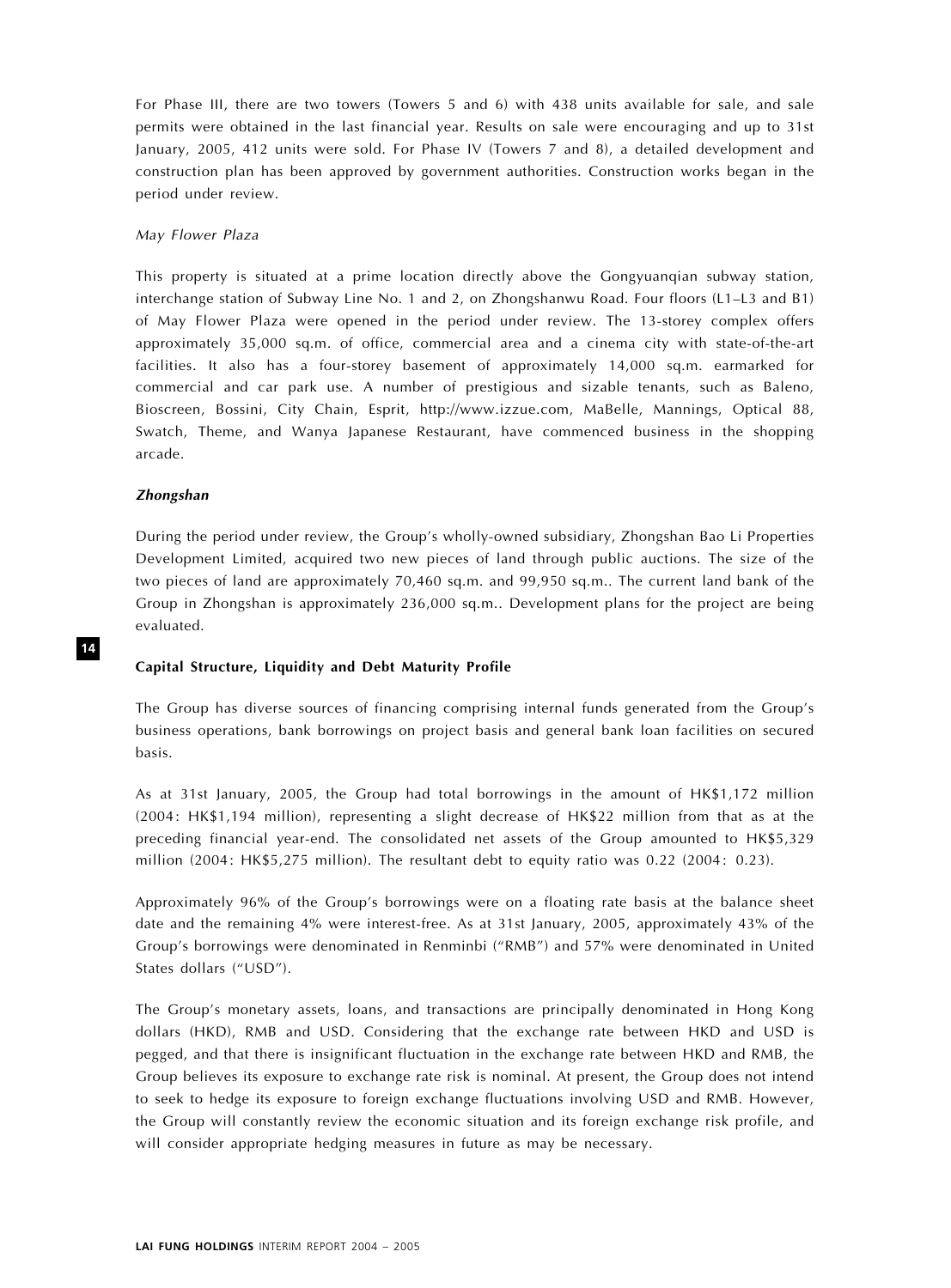The maturity profile of the Group's bank borrowings as at 31st January, 2005 was spread over a period of five years, with approximately 17% repayable within one year and 83% repayable between two to five years. Certain assets of the Group have been pledged to secure financing, including investment properties with carrying value amounting to approximately HK\$2,642 million and properties under development with carrying value amounting to approximately HK\$1,336 million, and bank balances amounting to approximately HK\$5 million at the balance sheet date.

Taking into account cash held as at the balance sheet date, available banking facilities and the recurring cashflow from the Group's operating activities, the Group believes it has sufficient liquidity to finance its existing property developments and investment projects. The Group will consistently maintain a prudent financial policy.

#### Contingent Liabilities

According to a practice common among banks in the Mainland when providing mortgage financing to property buyers, the bank will require the property developer to provide a buy-back guarantee to secure the due performance of borrowers. The Group is currently providing a number of buy-back guarantees to banks that have granted mortgage loans to buyers of office space and residential units in Hong Kong Plaza, Phase I of Regents Park, and Phases I to III of Eastern Place. The Group's obligations have been gradually relinquished along with the settlement of the mortgage loans granted by the bank to the end-buyers. As the Mainland property market is currently stable, the management does not expect such contingent liabilities to crystallise to a material extent in the near term.

#### Employees and Remuneration Policies

As the employer of approximately 490 staff, the Group recognises the importance of maintaining strong human resources in its continued success. Under the Group's existing policies, employee pay rates are maintained at competitive levels, whilst promotion and salary increments are assessed on a performance-related basis. Discretionary bonuses are granted to certain employees on a merit basis and in accordance with industry practice. Other staff benefits include a share option scheme, a mandatory provident fund, a free hospitalisation insurance plan, subsidised medical care and subsidies for external education and training programmes.

#### Prospects

It is anticipated that the series of macro-economic policies implemented by the Central Government in 2004 will not impede the economic growth of the Mainland in the medium term, especially in the Yangtze and Pearl River deltas. Previous constraints for overseas investors in areas such as banking, insurance and service sectors are being relaxed given the Mainland's steady integration into the World Trade Organisation. This will continue to draw an influx of foreign corporations seeking to establish or strengthen their presence in the Mainland. With a number of key infrastructure projects in the pipeline, including the preparatory work of 2010 World Expo, the Group anticipates that Shanghai's economy will continue to grow, which should ensure demand in the property market. The recent initiatives on Pan-Pearl River Delta (Pan-PRD) regional cooperation and development, which is also known as " $9+2$ ", will accelerate the opening up and future development of the region.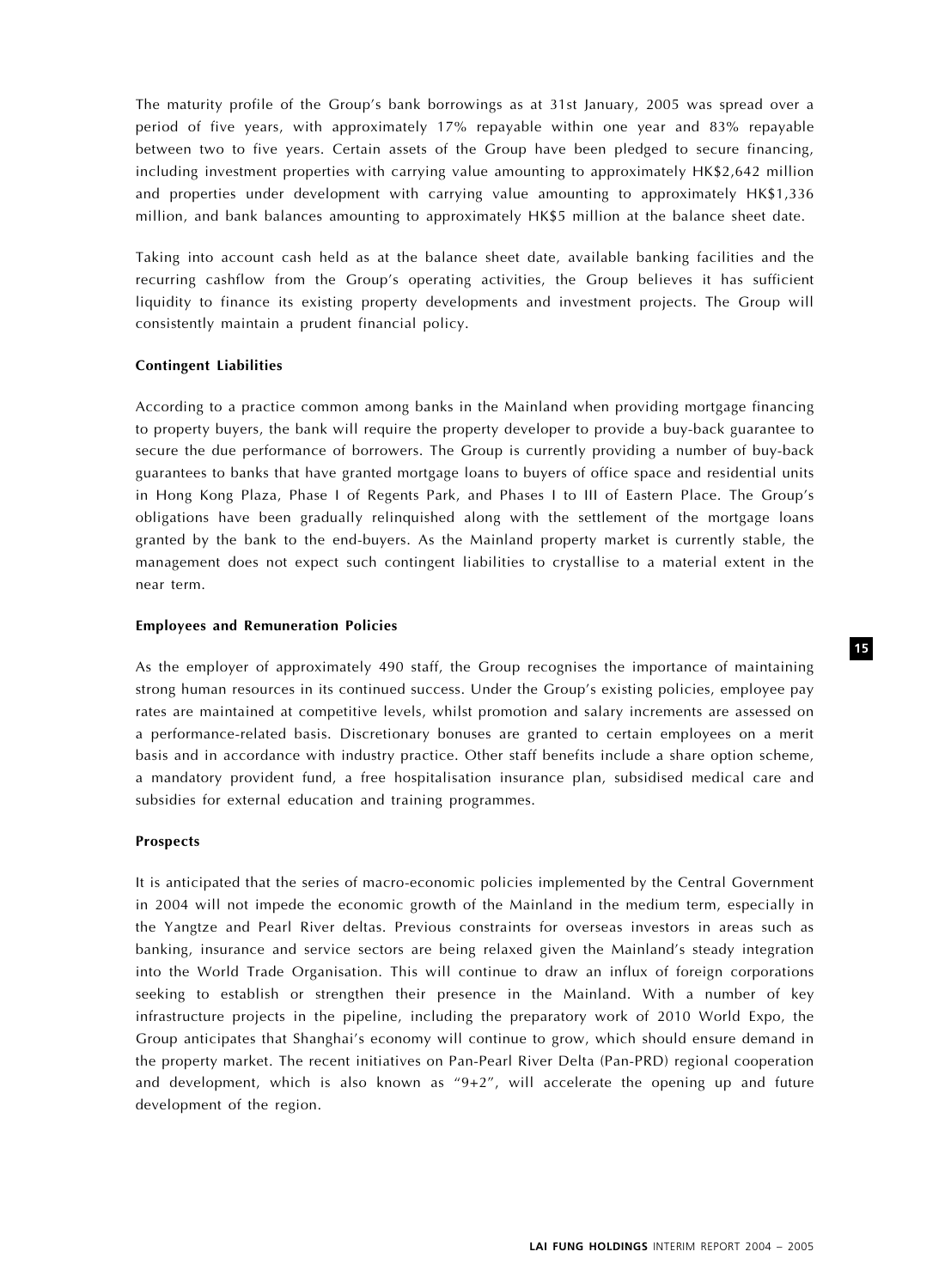The Group will maintain its focus on property investment and development projects in Shanghai and Guangzhou, while prudently exploring opportunities to expand its land bank in selected locations.

With the upcoming construction of the Hongkong-Zhuhai-Macau Bridge and the prospects of the Pan-PRD cooperation, the Group is optimistic about future growth and development of Zhongshan city and its property market.

The Group expects its flagship Shanghai property, Hong Kong Plaza, to continue to contribute stable rental income in 2005. Projected sales of completed developments scheduled for the next few years, including Phase II of Regents Park in Shanghai and Phase IV of Eastern Place in Guangzhou, should continue to contribute to the profitability of the Group.

#### INTERIM DIVIDEND

The Board of Directors does not recommend the payment of an interim dividend in respect of the six months ended 31st January, 2005. No interim dividend was declared in respect of the previous corresponding period.

#### DIRECTORS' INTERESTS

As at 31st January, 2005, the following directors and chief executive of the Company were interested, or were deemed to be interested in the following long and short positions in the shares, underlying shares of equity derivatives and debentures of the Company or any associated corporation (within the meaning of the Securities and Futures Ordinance ("SFO")) which (a) were required to be notified to the Company and The Stock Exchange of Hong Kong Limited (the ''Stock Exchange") pursuant to Divisions 7 and 8 of Part XV of the SFO; or (b) were required, pursuant to section 352 of the SFO, to be entered in the register referred to therein (the "Register"); or (c) were required, pursuant to the Code for Securities Transactions by Directors adopted by the Company, to be notified to the Company and the Stock Exchange:

| Long positions in the shares of the Company |                  |                                       |                                       |                     |               |                         |
|---------------------------------------------|------------------|---------------------------------------|---------------------------------------|---------------------|---------------|-------------------------|
|                                             | Personal         | Family<br><b>Interests</b>            | Corporate<br><b>Interests</b>         | Capacity            |               | <b>Total Percentage</b> |
| Name of Director                            | <b>Interests</b> |                                       |                                       |                     |               |                         |
| Lim Por Yen                                 |                  | 115,156,000 2,650,688,037<br>(Note 1) | Nil                                   | Beneficial<br>owner | 2,765,844,037 | 47.09%                  |
| U Po Chu                                    | Nil              |                                       | 115,156,000 2,650,688,037<br>(Note 2) | Beneficial<br>owner | 2,765,844,037 | 47.09%                  |
| Lam Kin Ngok,<br>Peter                      | Nil              |                                       | Nil 2,650,688,037<br>(Note 3)         | Beneficial<br>owner | 2,650,688,037 | 45.13%                  |

Notes:

1. Mr. Lim Por Yen passed away on 18th February, 2005. Mr. Lim was deemed to be interested in the 2,650,688,037 shares in the Company held by Lai Sun Garment (International) Limited (''LSG'') and Silver Glory Securities Limited (''SGS''), a wholly-owned subsidiary of LSG, since his spouse, Madam U Po Chu held a 50% interest in Wisdoman Limited which held 484,991,750 shares in LSG (representing 33.73%).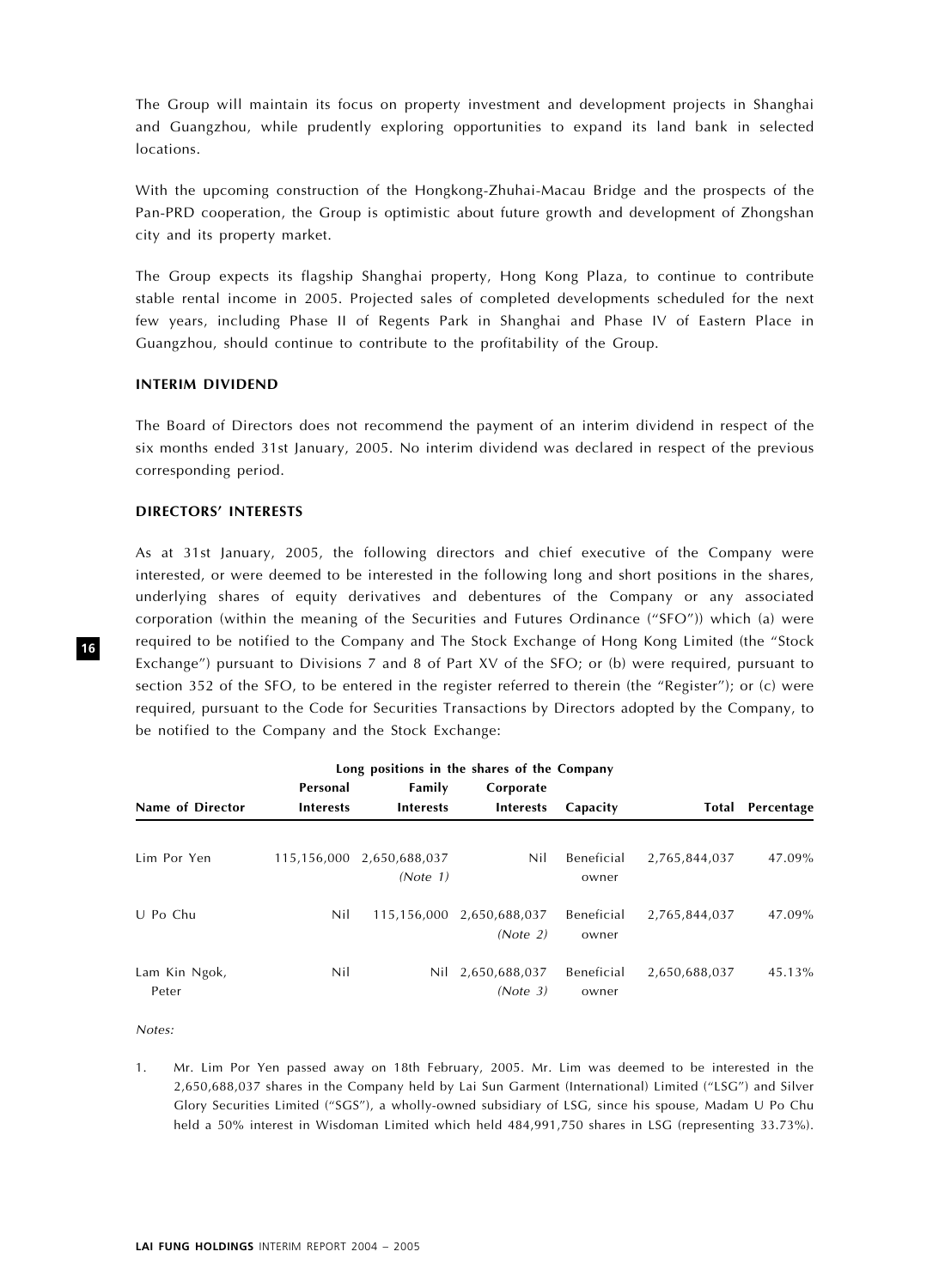- 2. These interests in the Company represented the shares beneficially owned by LSG (1,819,206,362 shares) and SGS (831,481,675 shares). Madam U Po Chu was deemed to be interested in the 115,156,000 shares held by her spouse, Mr. Lim Por Yen and she was also deemed to be interested in the 2,650,688,037 shares in the Company held by LSG and SGS since she held a 50% interest in Wisdoman Limited which held 484,991,750 shares in LSG (representing 33.73%).
- 3. These interests in the Company represented the shares beneficially owned by LSG (1,819,206,362 shares) and SGS (831,481,675 shares). Mr. Lam Kin Ngok, Peter was deemed to be interested in the 2,650,688,037 shares in the Company held by LSG and SGS since he held a 50% interest in Wisdoman Limited which held 484,991,750 shares in LSG (representing 33.73%).

Save as disclosed above, as at 31st January, 2005, none of the Directors and chief executive of the Company were interested, or were deemed to be interested in the long and short positions in the shares, underlying shares of equity derivatives and debentures of the Company or any associated corporation which were required to the notified to the Company and the Stock Exchange or recorded in the Register as aforesaid.

#### SHARE OPTION SCHEME

The Company adopted a share option scheme (the "Scheme") on 21st August, 2003 for the purpose of giving incentive to, rewarding, remunerating, compensating and/or providing benefits to Eligible Employees (as defined in the Scheme) of the Company. Eligible Employees of the Scheme include the directors and employees of the Group. Unless otherwise cancelled or amended, the Scheme will remain in force for 10 years from the date of adoption.

No options under the Scheme were granted to any Eligible Employees or other persons or were exercised, cancelled or lapsed during the six months ended 31st January, 2005.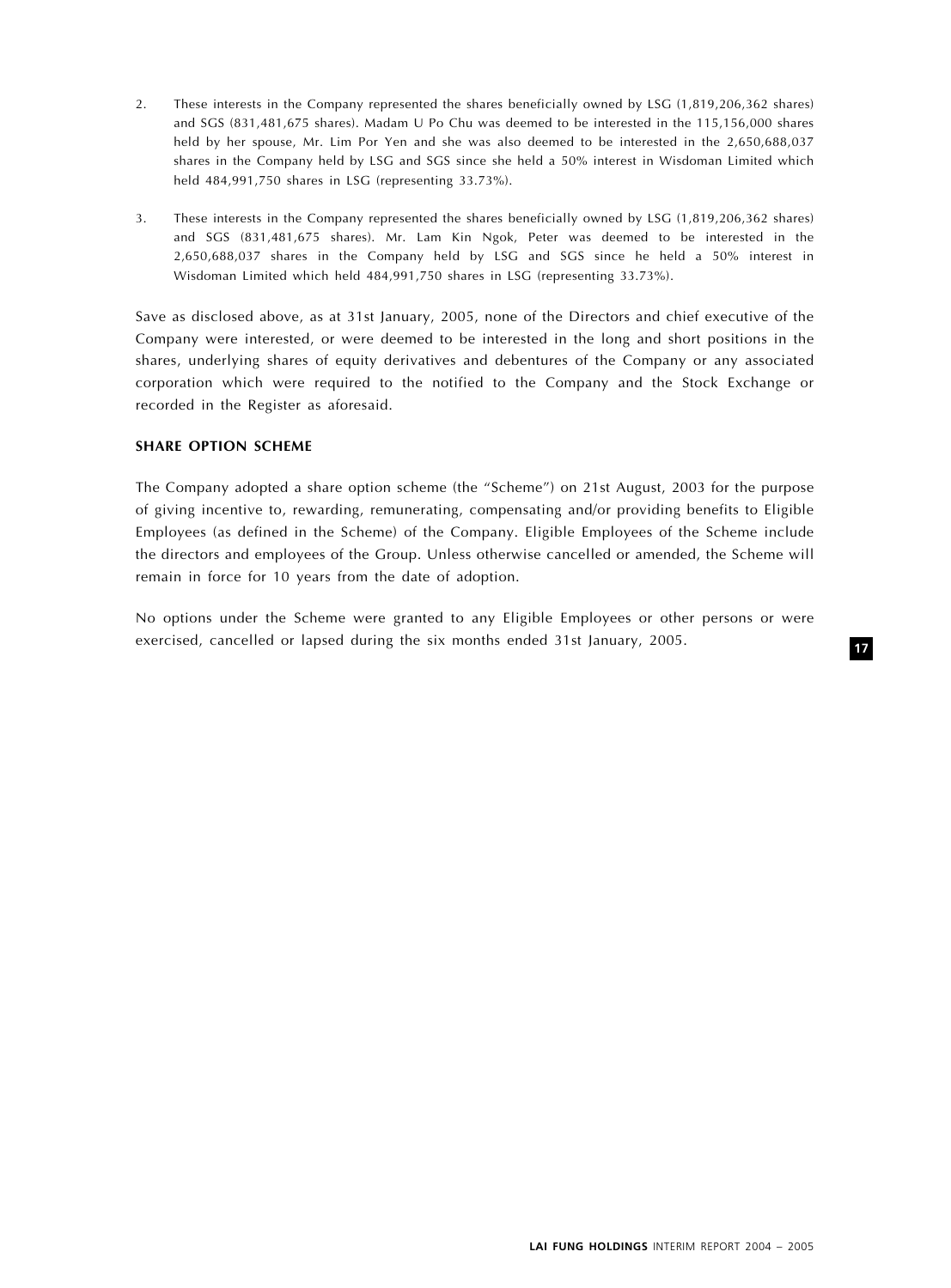# SUBSTANTIAL SHAREHOLDERS' AND OTHER PERSONS' INTERESTS

As at 31st January, 2005, the following persons, some of whom are directors or chief executive of the Company, had an interest in the following long positions in the shares and underlying shares of equity derivatives of the Company as recorded in the register required to be kept under section 336 of the SFO:-

|                                                    | Long positions in the shares |                           |                         |                    |
|----------------------------------------------------|------------------------------|---------------------------|-------------------------|--------------------|
| <b>Name</b>                                        | Capacity                     | <b>Nature</b><br>(Note 1) | <b>Number of Shares</b> | Percentage         |
| Lai Sun Garment (International)<br>Limited ("LSG") | Beneficial<br>owner          | Corporate                 | 2,650,688,037           | 45.13%<br>(Note 2) |
| Silver Glory Securities Limited<br>(''SGS'')       | Beneficial<br>owner          | Corporate                 | 831,481,675             | 14.16%<br>(Note 2) |
| Wisdoman Limited                                   | Beneficial<br>owner          | Corporate                 | 2,650,688,037           | 45.13%<br>(Note 3) |
| Lam Kin Ngok, Peter                                | Beneficial<br>owner          | Corporate                 | 2,650,688,037           | 45.13%<br>(Note 4) |
| U Po Chu                                           | Beneficial<br>owner          | Corporate and<br>family   | 2,765,844,037           | 47.09%<br>(Note 5) |
| Lim Por Yen                                        | Beneficial<br>owner          | Personal and<br>family    | 2,765,844,037           | 47.09%<br>(Note 6) |
| Lai Yuen Fong                                      | Beneficial<br>owner          | Family                    | 2,765,844,037           | 47.09%<br>(Note 7) |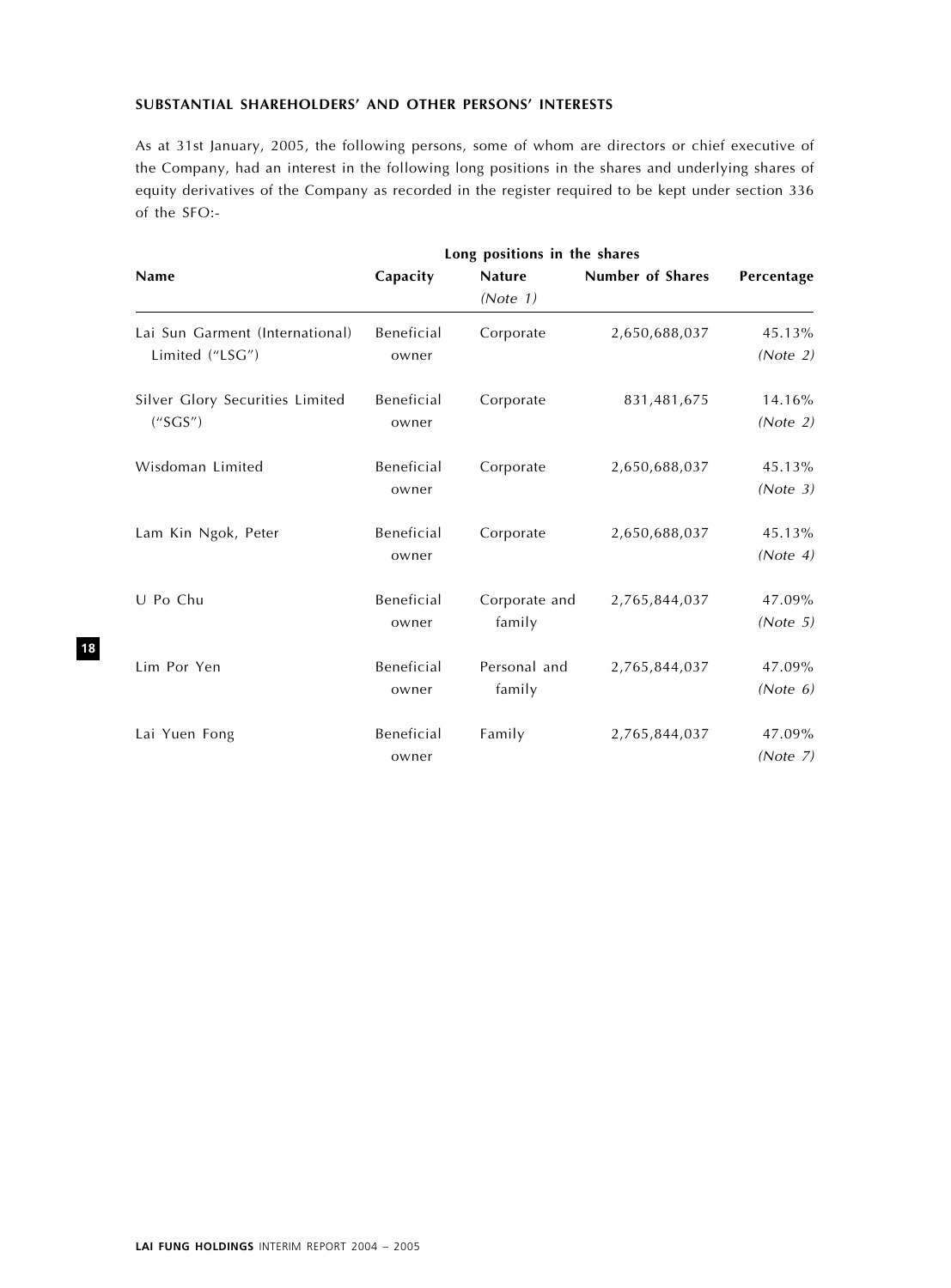#### Notes:

- 1. Personal, family and corporate denote personal interest, family interest and corporate interest respectively.
- 2. These interests in the Company represented the shares beneficially owned by LSG (1,819,206,362 shares) and SGS (831,481,675 shares), a wholly-owned subsidiary of LSG. SGS's interest constituted part of the interest held by LSG.
- 3. This parcel of shares refers to the same parcel of shares held by LSG and SGS since Wisdoman Limited held approximately 33.73% of the issued share capital of LSG.
- 4. Mr. Lam Kin Ngok, Peter was deemed to be interested in 2,650,688,037 shares held by LSG and SGS by virtue of his holding of a 50% interest in Wisdoman Limited which held approximately 33.73% of the issued share capital of LSG.
- 5. Madam U Po Chu was deemed to be interested in the 115,156,000 shares held by her spouse, Mr. Lim Por Yen and was also deemed to be interested in 2,650,688,037 shares held by LSG and SGS by virtue of her holding of a 50% interest in Wisdoman Limited which held approximately 33.73% of the issued share capital of LSG.
- 6. Mr. Lim Por Yen beneficially owned 115,156,000 shares and was also deemed to be interested in 2,650,688,037 shares held by LSG and SGS by virtue of the interest of his spouse, Madam U Po Chu, in such shares.
- 7. Madam Lai Yuen Fong was deemed to be interested in 2,765,844,037 shares by virtue of the interest in such shares of her spouse, Mr. Lim Por Yen.

Save as disclosed above, no other person was recorded in the register required to be kept under section 336 of the SFO as having an interest or short position in the shares and underlying shares of equity derivatives of the Company as at 31st January, 2005.

#### PURCHASE, SALE OR REDEMPTION OF LISTED SECURITIES

During the six months ended 31st January, 2005, there was no purchase, sale or redemption by the Company, or any of its subsidiaries, of the Company's listed securities.

#### DISCLOSURE PURSUANT TO CHAPTER 13 OF THE LISTING RULES ("CHAPTER 13")

# (A) Loan agreements with covenants relating to specific performance of the controlling shareholder (Paragraph 13.21 of Chapter 13)

Loans agreements for certain bank facilities of certain subsidiaries of the Group (the ''Subsidiaries'') impose specific performance obligations on LSG, the substantial shareholder of the Company, and Lai Sun Development Company Limited (''LSD''), an associate of LSG.

Pursuant to the covenants of the loans agreements dated 14th June, 2001, the Company and the Subsidiaries shall procure that LSG and LSD shall together hold not less than 45% of the total issued share capital of the Company at all times throughout the terms of the facilities.

The outstanding loan balances of these facilities at the balance sheet date amounted to HK\$726,950,000, with the last instalment repayment falling due in December 2007.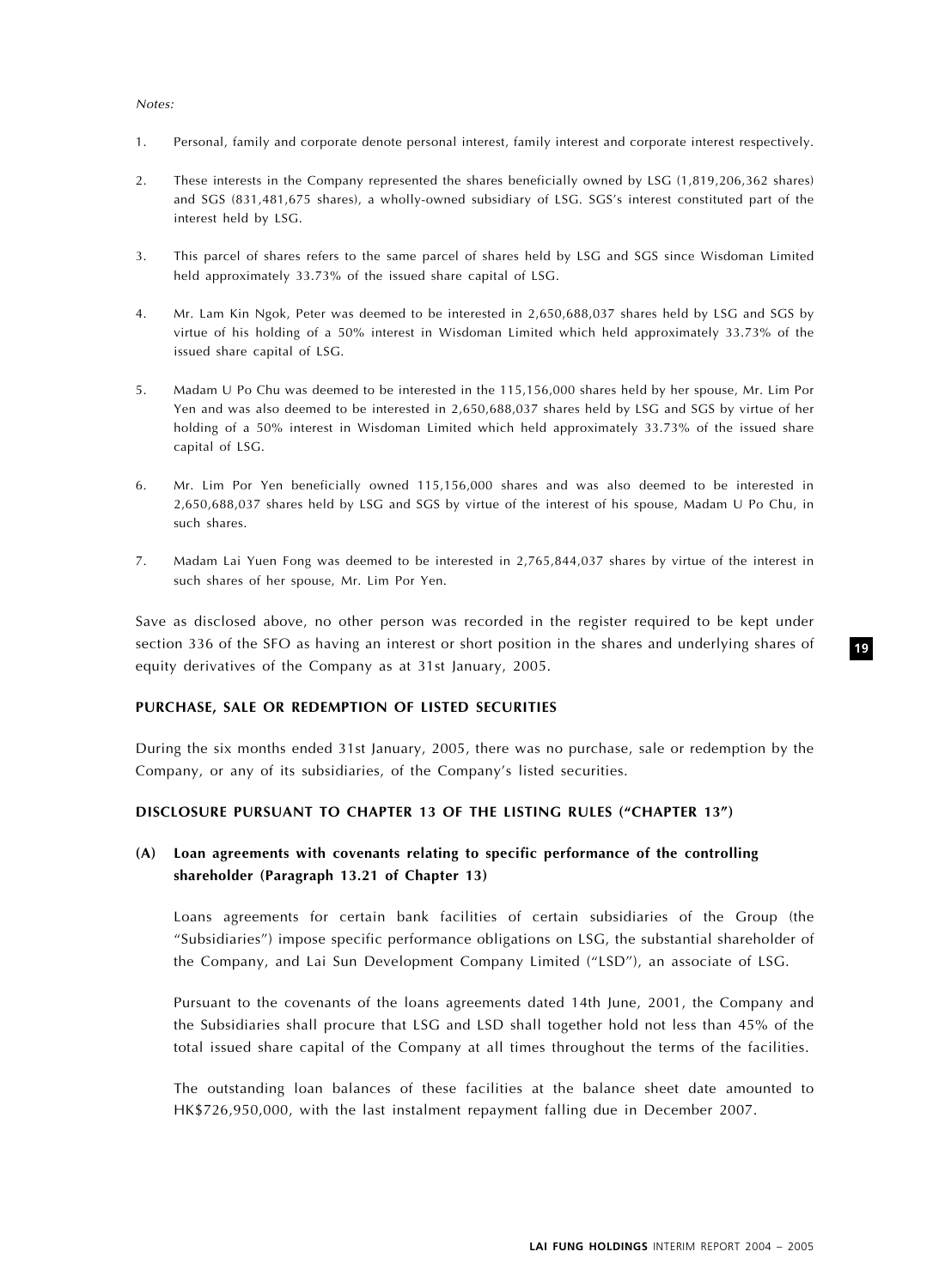# (B) Advances to entities (Paragraph 13.13 of Chapter 13) and financial assistance to affiliated companies (Paragraph 13.16 of Chapter 13)

As at 31st January, 2005, there were 5,872,956,478 shares of the Company (the ''Shares'') in issue. Based on the average closing price of Shares of HK\$0.222 as stated in daily quotation sheets of The Stock Exchange of Hong Kong Limited for the 5 trading days immediately preceding 31st January, 2005, the total market capitalisation (the ''Total Market Capitalisation'') of the Company was HK\$1,303,796,338.

In compliance with paragraph 13.13 and 13.16 of Chapter 13, details of the advances to the following affiliated companies by the Group as at 31st January, 2005 which individually, and in aggregate, has exceeded 8% of the Total Market Capitalisation are set out below:

| Name of entities           | Percentage of<br>capital held | Principal<br>amount<br>of advance<br>HK\$'000 | <b>Notes</b>   |
|----------------------------|-------------------------------|-----------------------------------------------|----------------|
|                            |                               |                                               |                |
| Hankey Development Limited | 50%                           | 202,007                                       |                |
| Besto Investments Limited  | 25%                           | 486,144                                       | $\overline{2}$ |
|                            |                               | 688,151                                       |                |

Notes:

2. Except for an amount of HK\$298,531,000 which bears interest at the Hong Kong dollar prime rate plus 2% per annum, the amount due is unsecured, interest-free and has no fixed terms of repayment.

<sup>1.</sup> The amount due is unsecured, interest-free and has no fixed terms of repayment.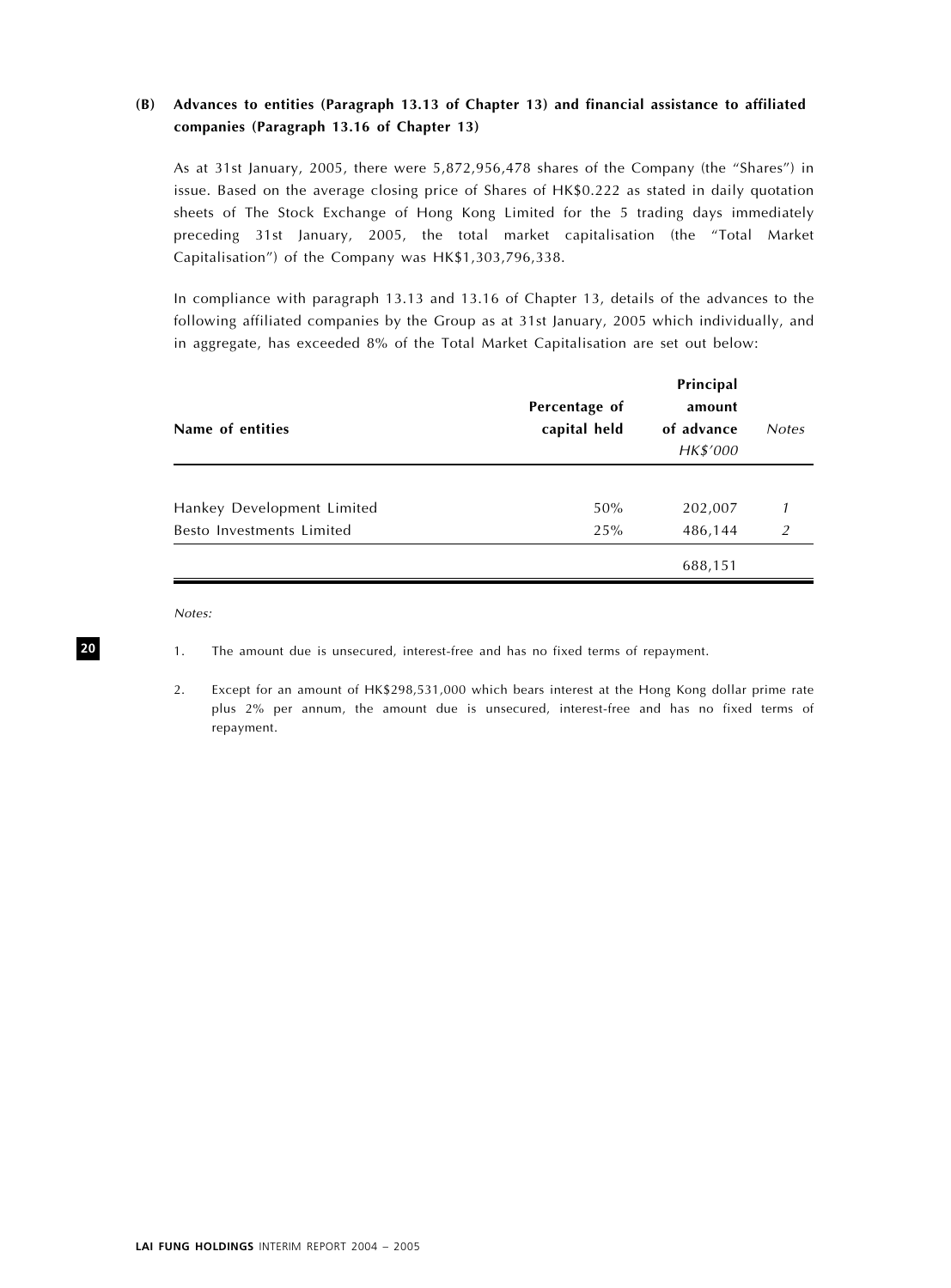## (C) Financial assistance to affiliated companies (Paragraph 13.22 of Chapter 13)

As at 31st January, 2005, the aggregate amount of financial assistance to affiliated companies has exceeded 8% of the Total Market Capitalisation of the Company and the Group's total assets of HK\$7,730,025,000, respectively. In compliance with paragraph 13.22 of Chapter 13, the proforma combined balance sheet of the affiliated companies as at 31st January, 2005 is disclosed as follows:

|                                       | HKY UUU     |
|---------------------------------------|-------------|
|                                       |             |
| Investment properties                 | 599,000     |
| Properties under development          | 169,200     |
| Fixed assets                          | 4,625       |
| Other non-current assets              | 491,236     |
| Net current assets                    | 6,179       |
| Total assets less current liabilities | 1,270,240   |
| Amounts due to shareholders           | (1,756,075) |
| Deferred tax liabilities              | (113, 580)  |
| Minority interests                    | (6, 326)    |
|                                       | (605, 741)  |
| Capital and reserves                  |             |
| Issued capital                        | 40,010      |
| Reserves                              | (645, 751)  |
|                                       | (605, 741)  |

## CODE OF BEST PRACTICE

None of the Directors of the Company is aware of any information that would reasonably indicate that the Company is not, or was not for any part of the period covered by the Interim Report of the Company for the six months ended 31st January, 2005, in compliance with the Code of Best Practice as set out in Appendix 14 of the Rules Governing the Listing of Securities on The Stock Exchange of Hong Kong Limited which was in force during the period under review. The nonexecutive Directors of the Company are subject to retirement by rotation and re-election at the Company's Annual General Meeting in accordance with the Article of Association of the Company.

In accordance with the requirements of the Listing Rules, the Company established in March 2000 an audit committee which now comprises the three independent non-executive directors of the Company. The Interim Report has been reviewed by the Audit Committee of the Company.

21

 $H(x * (000$